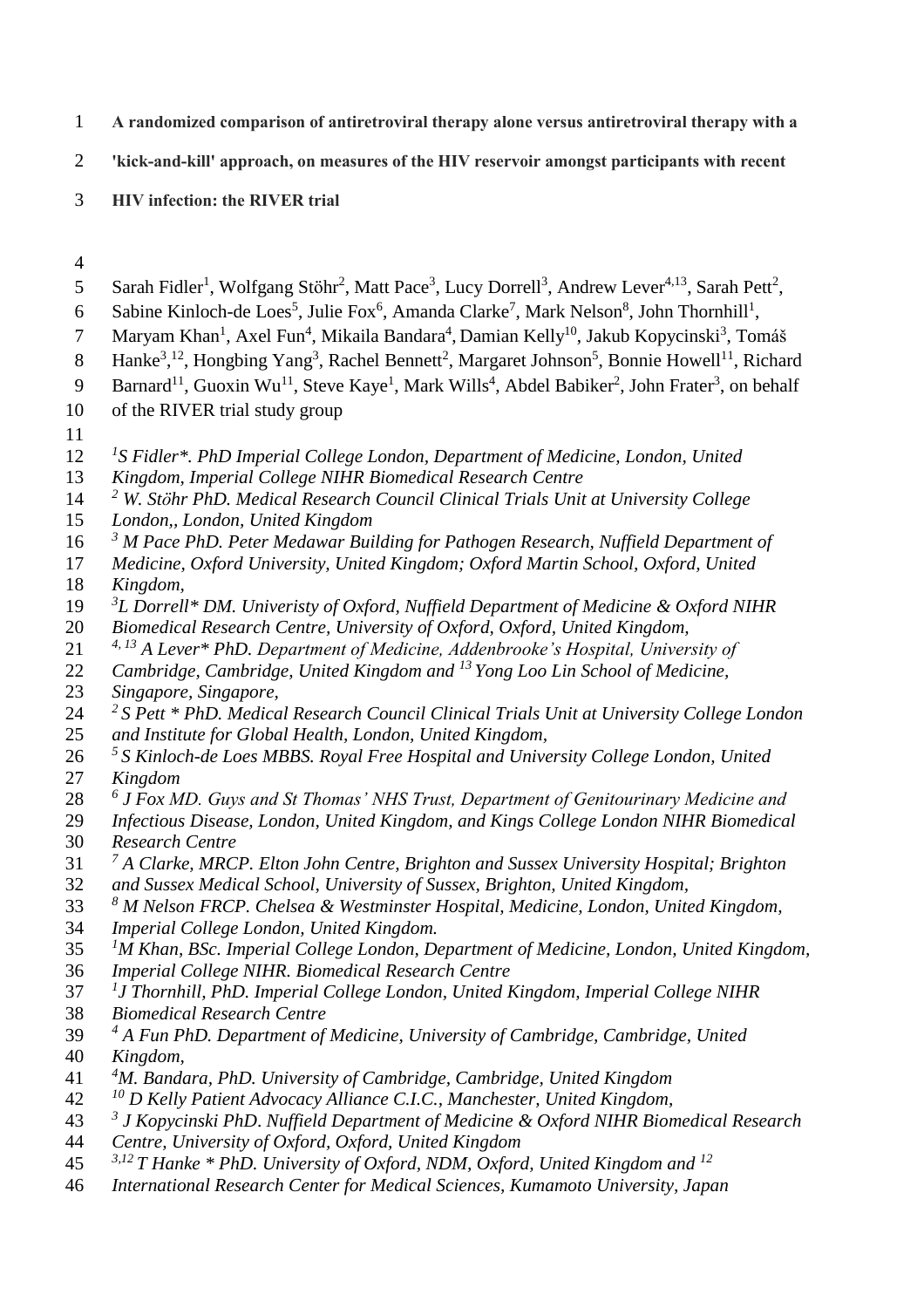- *3 H Yang DPhil. Nuffield Department of Medicine & Oxford NIHR Biomedical Research*
- *Centre, University of Oxford, Oxford, United Kingdom*
- *2 R Bennett BSc. Medical Research Council Clinical Trials Unit at University College*
- *London, London, United Kingdom*
- *<sup>5</sup> M Johnson \* MD. Royal Free Hospital, London, United Kingdom*
- *<sup>11</sup> B Howell PhD. Department of Infectious Disease & Vaccines, Merck & Co. Inc., West*
- *Point, Pennsylvania, United States,*
- <sup>11</sup> R J O Barnard PhD. Global Regulatory Affairs and Clinical Safety, Merck & Co. Inc.,
- *North Wales, Pennsylvania, United States*
- *<sup>11</sup> G Wu MD. Department of Infectious Disease & Vaccines, Merck & Co. Inc., West Point,*
- *Pennsylvania, United States*
- *<sup>1</sup> S Kaye PhD. Imperial College London, Department of Medicine, London, United Kingdom*
- *<sup>4</sup>M Wills. PhD. Department of Medicine, University of Cambridge, Cambridge, United Kingdom,*
- *2 A Babiker \* PhD. Medical Research Council Clinical Trials Unit at University College*
- *London, London, United Kingdom*
- *3 J Frater\* PhD. Peter Medawar Building for Pathogen Research, Nuffield Department of*
- *Medicine, Oxford University, United Kingdom; Oxford NIHR Biomedical Research Centre,*
- *Oxford, United Kingdom*
- *\*designates full Professor*
- 
- *Corresponding authors*
- *Professor Sarah Fidler, Imperial College London, United Kingdom, [s.fidler@imperial.ac.uk](mailto:s.fidler@imperial.ac.uk)*
- *Professor John Frater, University of Oxford, United Kingdon, john.frater@ndm.ox.ac.uk*
- 
- 
- 
- Word Count
- Abstract: 300 words
- Text: 4499 words
- 
- **Key words:**
- HIV, vorinostat, T-cell vaccine, kick-and-kill, RCT, ART, HIV reservoir.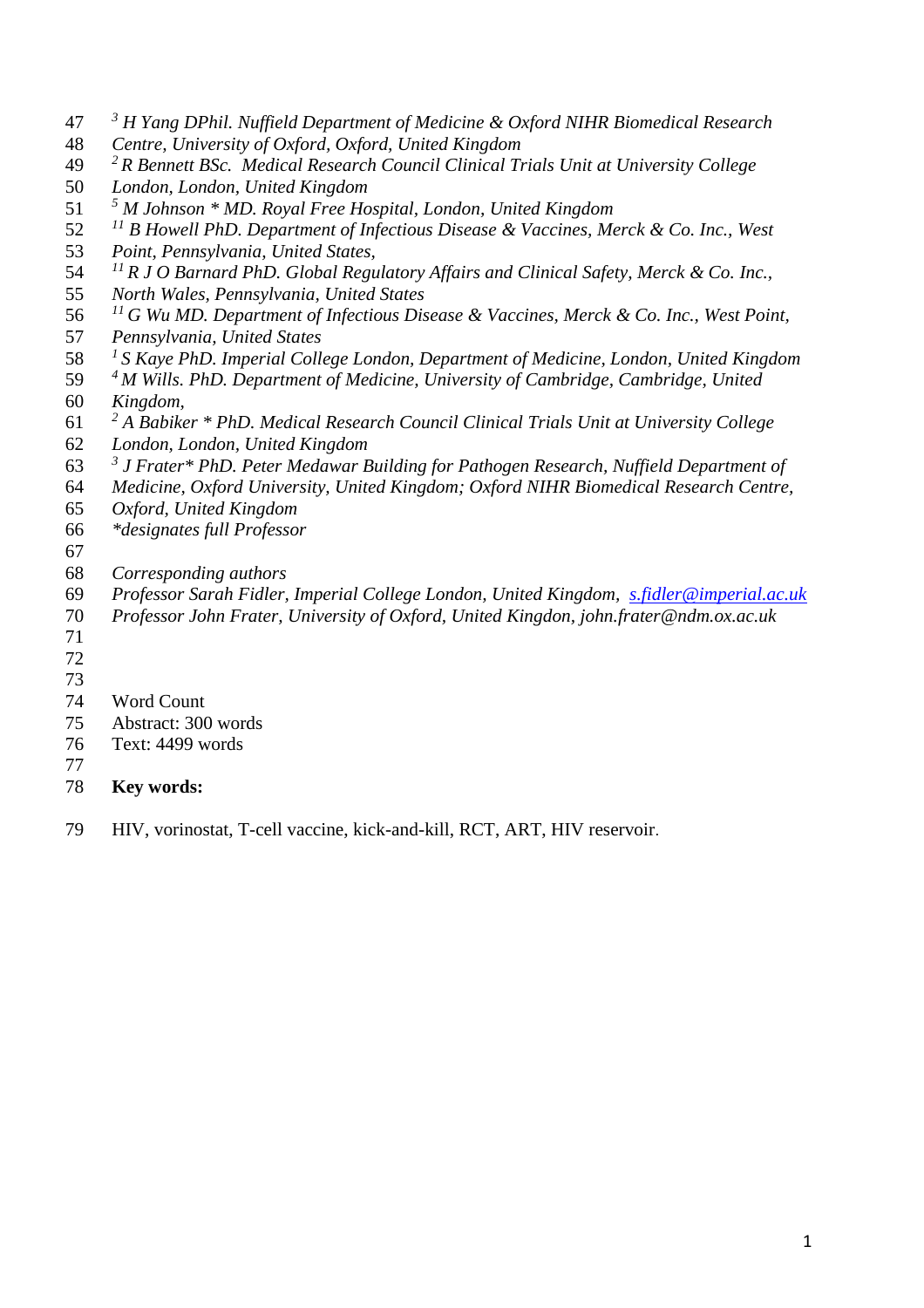#### **Summary**

 **Background:** Antiretroviral therapy (ART) cannot cure HIV infection because of a persistent 82 reservoir of latently infected cells. Approaches that force HIV transcription from these cells, making them susceptible to killing - termed 'kick and kill' - have been explored as a strategy towards an HIV cure. RIVER is the first randomized trial to determine the impact of ART

alone versus ART plus 'kick-and-kill' on markers of the HIV reservoir.

 **Methods:** RIVER (Trial registration: NCT02336074) was an open-label, multicenter, 1:1 randomized controlled trial of ART-only (control) versus ART plus the histone deacetylase inhibitor vorinostat (the 'kick') and replication-deficient viral vector vaccines encoding conserved HIV sequences ChAdV63.HIVconsv-prime, MVA.HIVconsv-boost T-cell 90 vaccination (the 'kill') (ART+V+V; intervention) in HIV-positive adults treated in recent HIV-91 infection. The primary endpoint was total HIV DNA in peripheral blood CD4<sup>+</sup> T-cells at weeks 16 and 18 post-randomization. Secondary endpoints included safety, alternative measures of the HIV reservoir including quantitative viral outgrowth, HIV-specific T-cell frequencies, and 94 CD8<sup>+</sup> T-cell mediated viral inhibition.

 **Findings:** Between December 2015 and November 2017, 60 HIV-positive male participants were randomized (computer-based and stratified by time since diagnosis; 30 participants in each trial arm) and completed the study interventions, with no loss-to-follow-up. There were no intervention-related serious adverse events. Mean total HIV DNA at weeks 16 and 18 was 99 3.02  $log_{10}$  copies HIV DNA/10<sup>6</sup> CD4<sup>+</sup> T-cells in the control and 3.06  $log_{10}$  copies HIV 100 DNA/10<sup>6</sup> CD4<sup>+</sup> T-cells in the intervention arm, with no statistically significant difference 101 (mean difference of 0.04 (95%CI -0.03, 0.11)  $log_{10}$  total HIV DNA copies/10<sup>6</sup> CD4<sup>+</sup> T-cells (p=0.26)).

 **Interpretation:** This 'kick-and-kill' approach conferred no significant benefit compared to ART alone on measures of the HIV reservoir. Although this does not disprove the 'kick and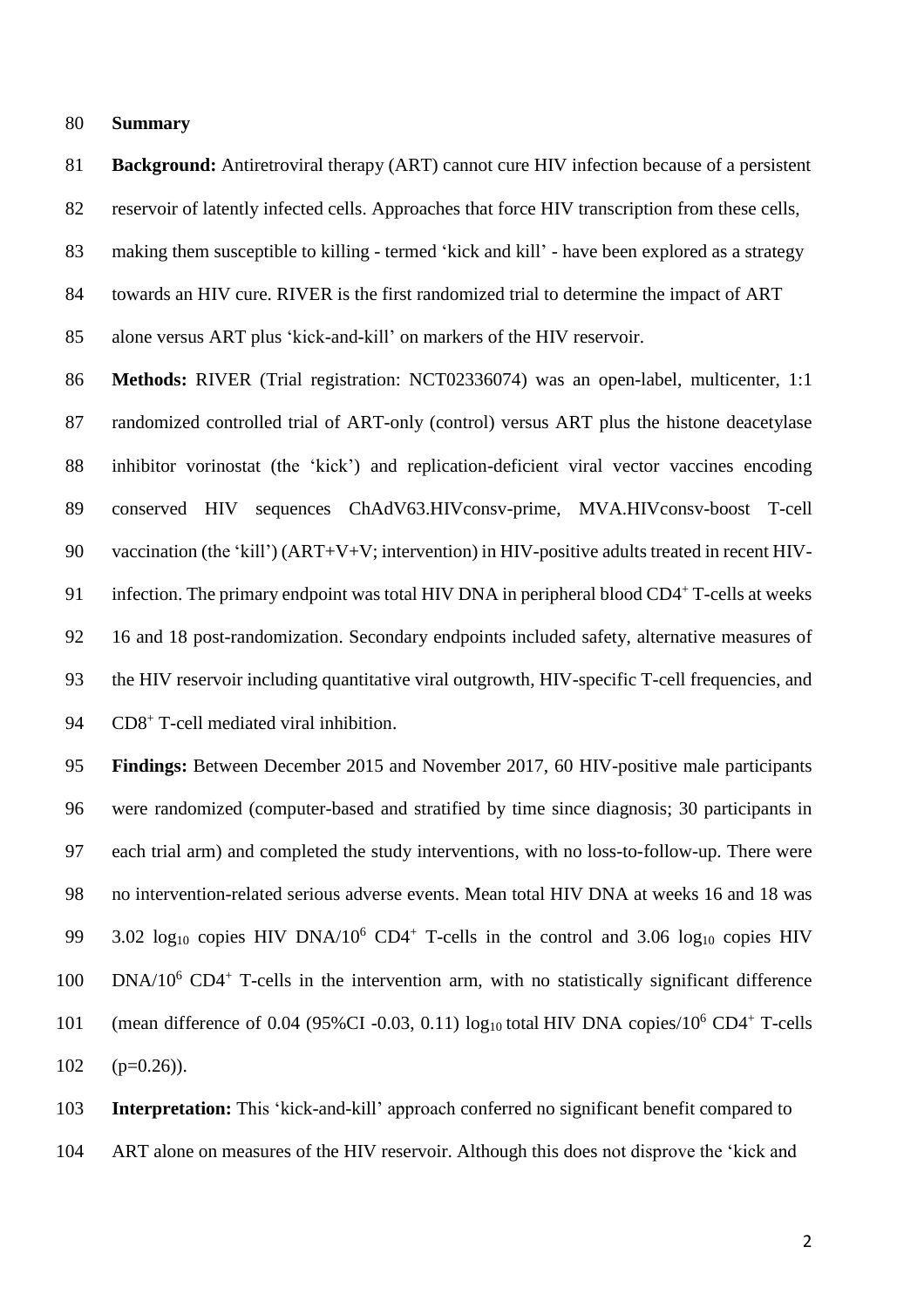- kill' strategy, for future trials significant enhancement of both 'kick' and 'kill' agents will be
- required.
- 
- **Funding**
- Medical Research Council (MR/L00528X/1).
- 
-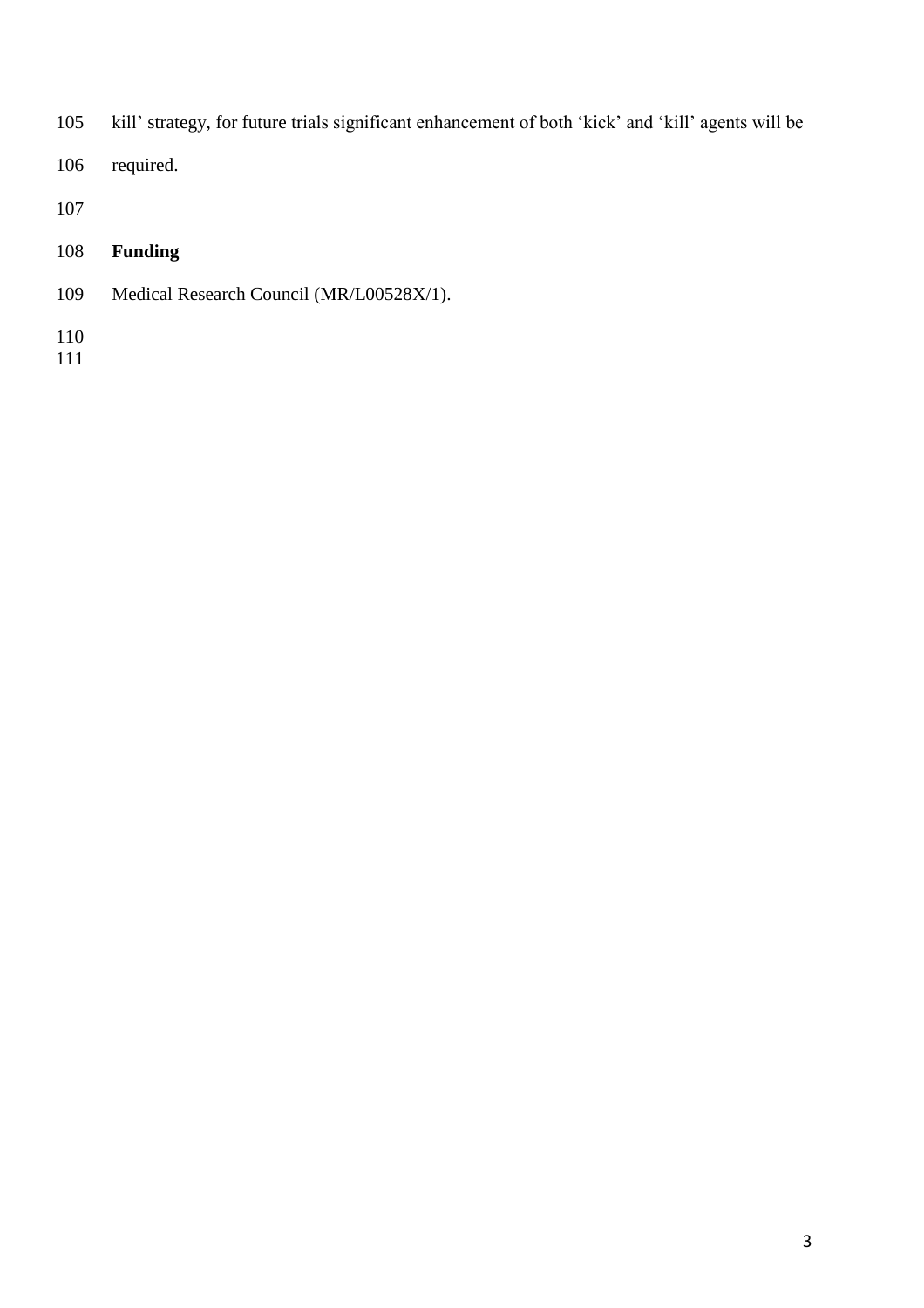## 112 **Research in context panel**

#### 113

## **Evidence before this study**

This randomised clinical trial was designed to test the concept of 'kick and kill' as a strategy to achieve a cure for HIV infection. Prior to this study, there was evidence from *in vitro* and single arm clinical studies that the histone deacetylase inhibitor (HDACi) class of drugs could induce viral transcription from latently infected cells, potentially creating a target for the immune system. In conjunction with this 'kick' to the latent HIV reservoir there was evidence that T cell immunity – which determines HIV disease progression - could be enhanced through vaccination-induced responses, providing the 'kill'. Although the strategy of 'kick and kill' looked promising, there had been no powered RCTs to test it.

## **Added value of the study**

RIVER tested 'kick and kill' using the HDACi vorinostat as the 'kick' combined with a vaccine strategy targeting conserved regions of the HIV genome. The vaccine aimed to produce T cells to kill latently-infected cells in which viral transcription had been induced by the HDACi. RIVER showed that the intervention was safe, with outstanding adherence to the complex trial protocol by the participants. However, even though there was evidence for both increased histone acetylation and potent vaccine-induced T-cell responses, the intervention did not confer any additional benefit on any measures of the HIV reservoir compared with antiretroviral therapy alone.

## **Implications of all the available evidence.**

RIVER was the first RCT in treated recent HIV infection, and was not able to show any impact of 'kick and kill' on the primary outcome measure, or any marker of the HIV reservoir size. This is consistent with other studies which had tested HDACi alone. We did not, however, stop antiretroviral therapy in the RIVER trial participants, and future studies may include a treatment interruption as a further measure of impact. Whilst the RIVER trial suggests that this specific 'kick and kill' approach may not be an effective approach towards achieving HIV cure, the overall principle can not yet be dismissed, as more potent future interventions may have a greater impact.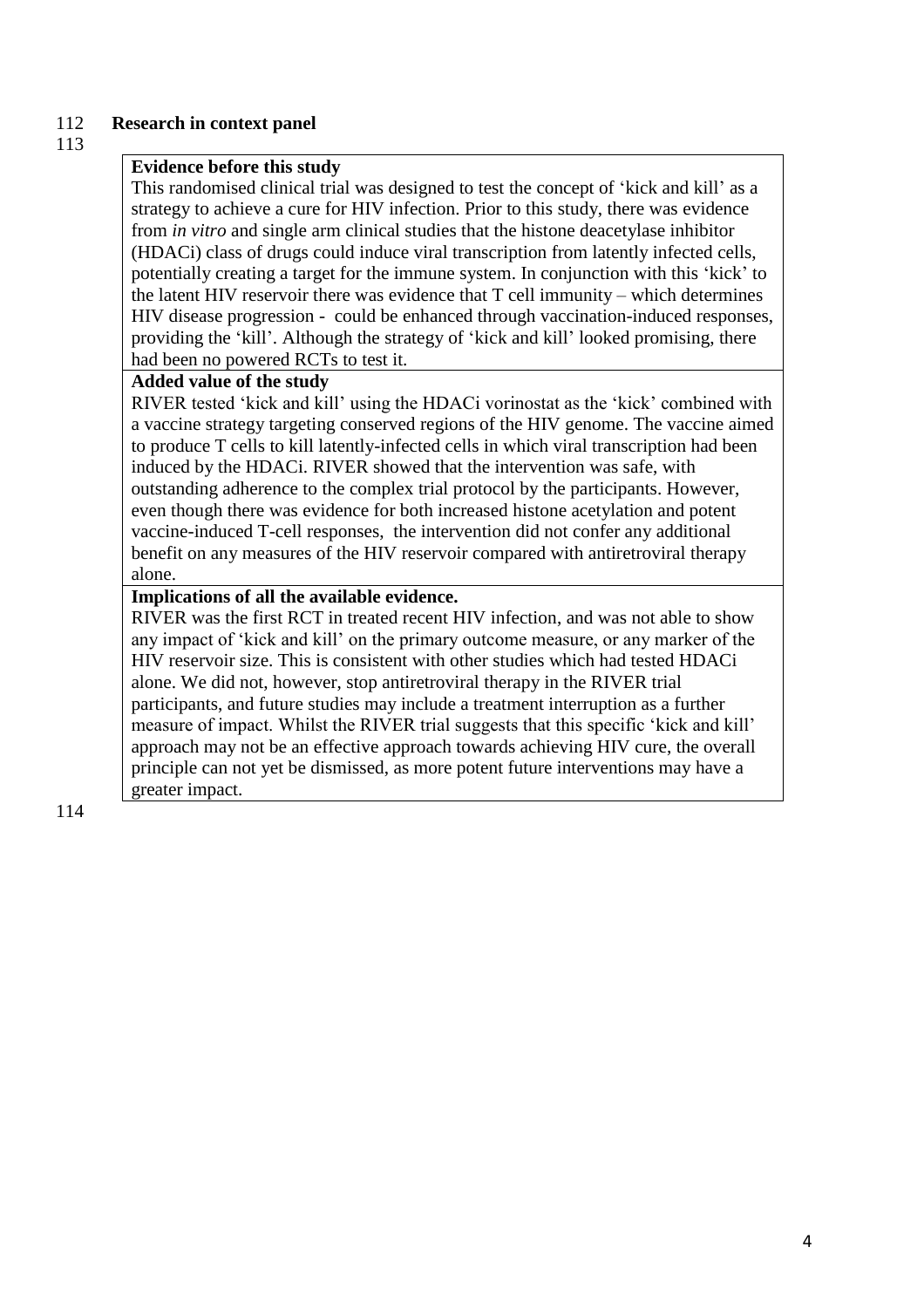### **Introduction**

 Antiretroviral therapy (ART) has significantly improved survival for people living with HIV (PLWH)<sup>1</sup>, but alone is unable to cure HIV due to a reservoir of latently infected cells 118 harbouring transcriptionally silent, but replication competent, integrated HIV DNA<sup>2</sup>. These latently infected cells are not visible to the immune system as they do not express viral antigens. 120 The HIV reservoir persists in  $CD4^+$  cells<sup>3</sup>, is established soon after viral acquisition<sup>4</sup> and, 121 despite suppressive ART, is the main source of viral recrudescence if ART is interrupted<sup>5</sup>. The size of the HIV reservoir, which can be limited by starting ART in recent or primary HIV 123 infection (PHI)<sup>6</sup>, predicts clinical progression<sup>7</sup> and can impact time to viral rebound upon ART 124 cessation<sup>7,8</sup>. Any approaches towards curing HIV or achieving viral control off ART must therefore target eliminating or controlling the HIV reservoir.

 In addition to ART, which blocks ongoing viral replication, one strategy to deplete the HIV reservoir involves forcing HIV transcription using latency reversing agents to induce viral 129 antigen expression in latently infected cells<sup>9</sup>. When synergised with interventions that enhance HIV-specific cytolytic T cell activity, immune recognition may confer elimination of these 131 HIV antigen expressing cells; this approach has been termed 'kick-and-kill'<sup>10</sup>. Several single- arm studies have shown that inhibitors of histone deacetylation (HDACi) reverse HIV latency 133 by inducing viral gene transcription<sup>11-13</sup>, although none of these studies to date have shown a significant impact on the measured HIV reservoir. This observation may be explained by the fact that HDACi agents alone, whilst forcing viral transcription, maybe insufficient to induce 136 cell death<sup>14</sup>, and hence it is argued that an HIV-specific 'kill' may be necessary<sup>15</sup>. T-cell inducing vaccines that employ potent viral vectors to deliver conserved HIV immunogens have 138 been postulated to fulfil this role<sup>15-17</sup>. We have developed a heterologous viral vector vaccine strategy employing replication-deficient chimpanzee adenovirus (ChAd) and modified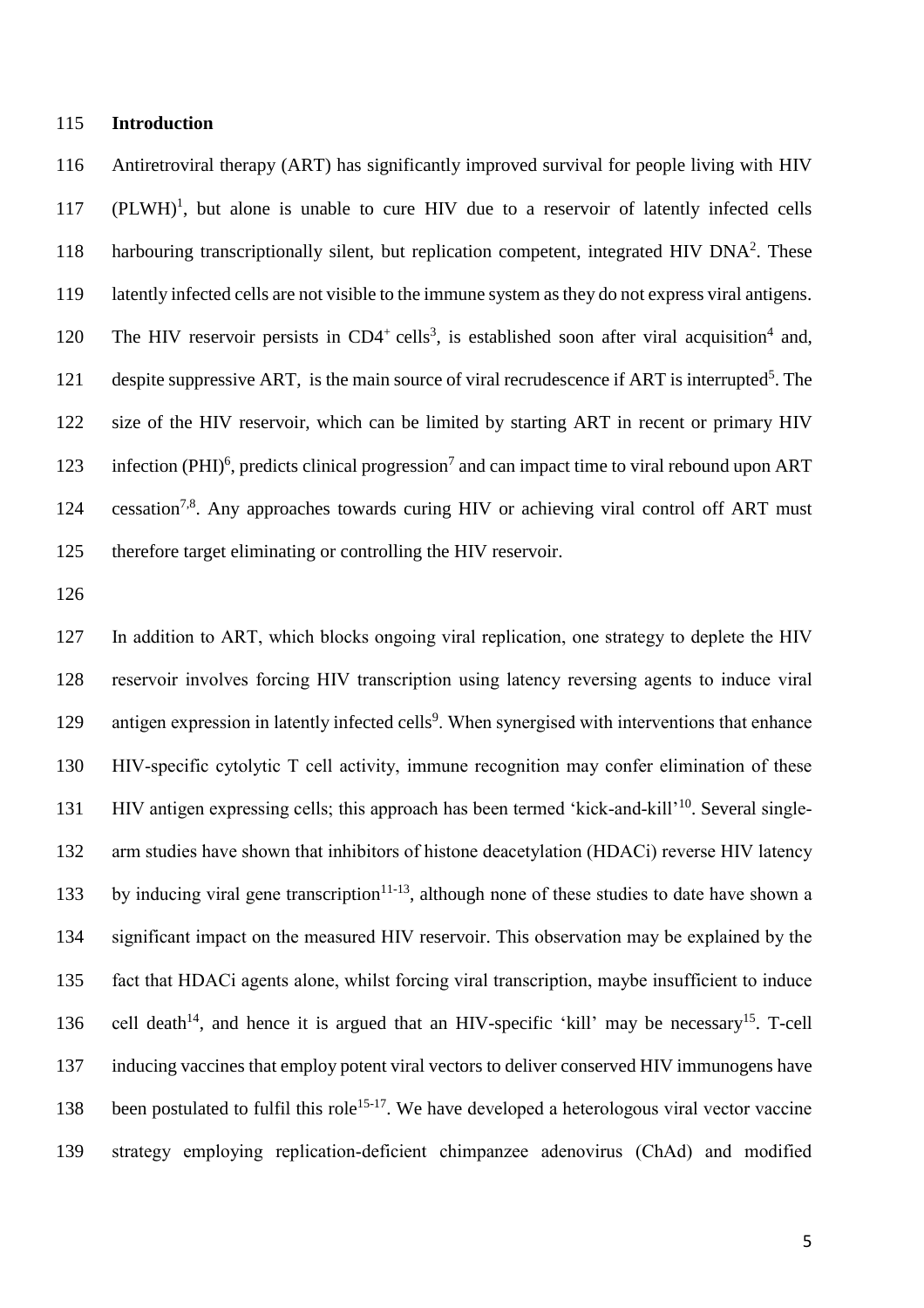vaccinia Ankara (MVA) vectors that each encode an HIV conserved region immunogen, HIVconsv, in a prime-boost regimen (ChAdV63.HIVconsv/ MVA.HIVconsv). The HIVconsv immunogen, was specifically designed to focus T cell responses towards highly conserved regions of the viral proteome and thus provide 'universal coverage' of diverse HIV subtypes, while avoiding variable regions that may act as a decoy for the immune system. In addition, targeting responses to functionally constrained epitopes, in which mutation carries a fitness 146 cost, should mitigate against viral escape<sup>16-17</sup>. This prime-boost vaccination approach was initially tested in individuals with primary HIV infection receiving ART at the time of HIV 148 diagnosis in the BCN01 study<sup>17</sup>. In the subsequent rollover study BCN02, a further MVA.HIVconsv vaccine boost was administered together with the HDACi romidepsin, followed by an ATI. In a preliminary analysis, a period of post-ART viral control was 151 demonstrated in a subset of individuals<sup>18</sup>, although the absence of ART-only controls makes interpretation difficult.

 The RIVER trial is the first randomized controlled study to compare ART combined with a 'kick and kill' approach using two previously tried interventions, the latency-reversing HDACi vorinostat and prime-boost vaccinations with ChAdV63.HIVconsv and MVA.HIVconsv, with ART-alone on measures of the HIV reservoir amongst participants starting ART in primary HIV infection. The benefit of recruiting during treated PHI is that the HIV reservoir is smaller and the immune system better preserved than in chronic infection. However all studies using HDACi to date have enrolled during chronic infection, where there may be a lower barrier to stimulating viral transcription. Vorinostat was selected as the 'kick' agent, as when RIVER was designed vorinostat was the HDACi with the best evidence of both induced viral 163 transcription in human studies and acceptable safety data $11,12$ . Although the licensed HDACi's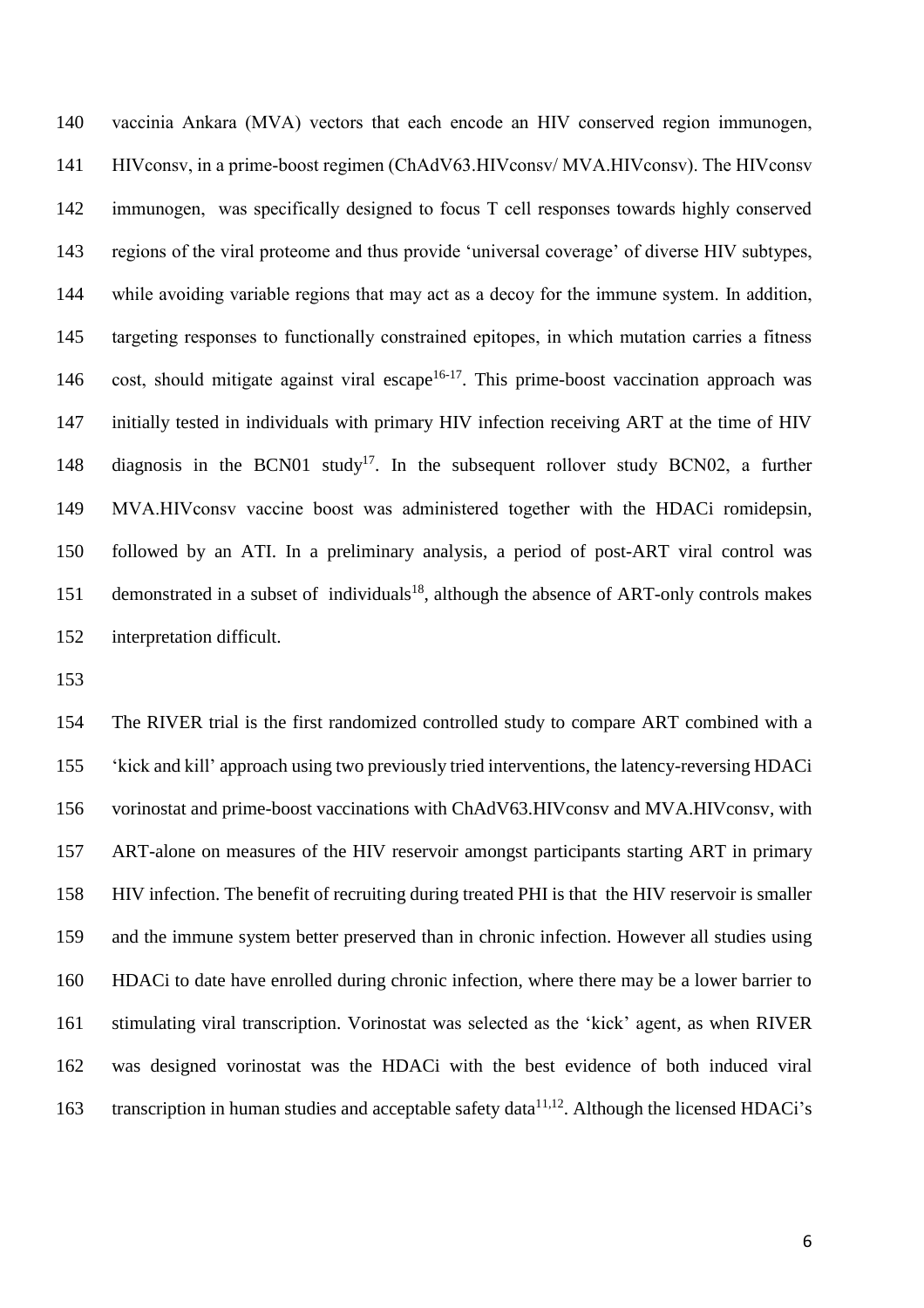differ in their potency against HDAC inhibition in vitro, the level of target engagement 165 (quantified by histone acetylation) and induction of HIV CA-RNA are similar<sup>11-13</sup>.

#### **(See also Supplementary materials S1-S10; Figure S1a, b and c).**

## **Study design and participants**

RIVER was a randomized, controlled, phase II trial performed in six UK clinical sites between

December 2015 and November 2017. Ethics committee approval was obtained from all

172 participating centres (14/SC/1372) in accordance with the principles of the Declaration of Helsinki.

 Participants with confirmed recently acquired HIV infection were enrolled according to fulfilling at least one of the following criteria:

- a) Positive HIV-1 serology within < 12 weeks of negative HIV-1 serology or point-of-care test
- b) Positive p24 antigen and a negative HIV antibody test,
- c) Negative antibody test with either detectable HIV RNA or proviral DNA,
- 181 d) Public Health England recency HIV antibody avidity assay (RITA)<sup>19</sup> reported "Incident" (within the preceding 16 weeks),
- e) Weakly reactive or equivocal 4th generation HIV antibody antigen test,
- f) Equivocal or reactive antibody test with <4 bands on western blot.

 All participants were aged 18-60 years, and initiated ART within 4 weeks of confirmed primary HIV infection (PHI). Eligible consenting participants included two strata, the second

introduced after enrolment began in order to optimise recruitment. The majority of participants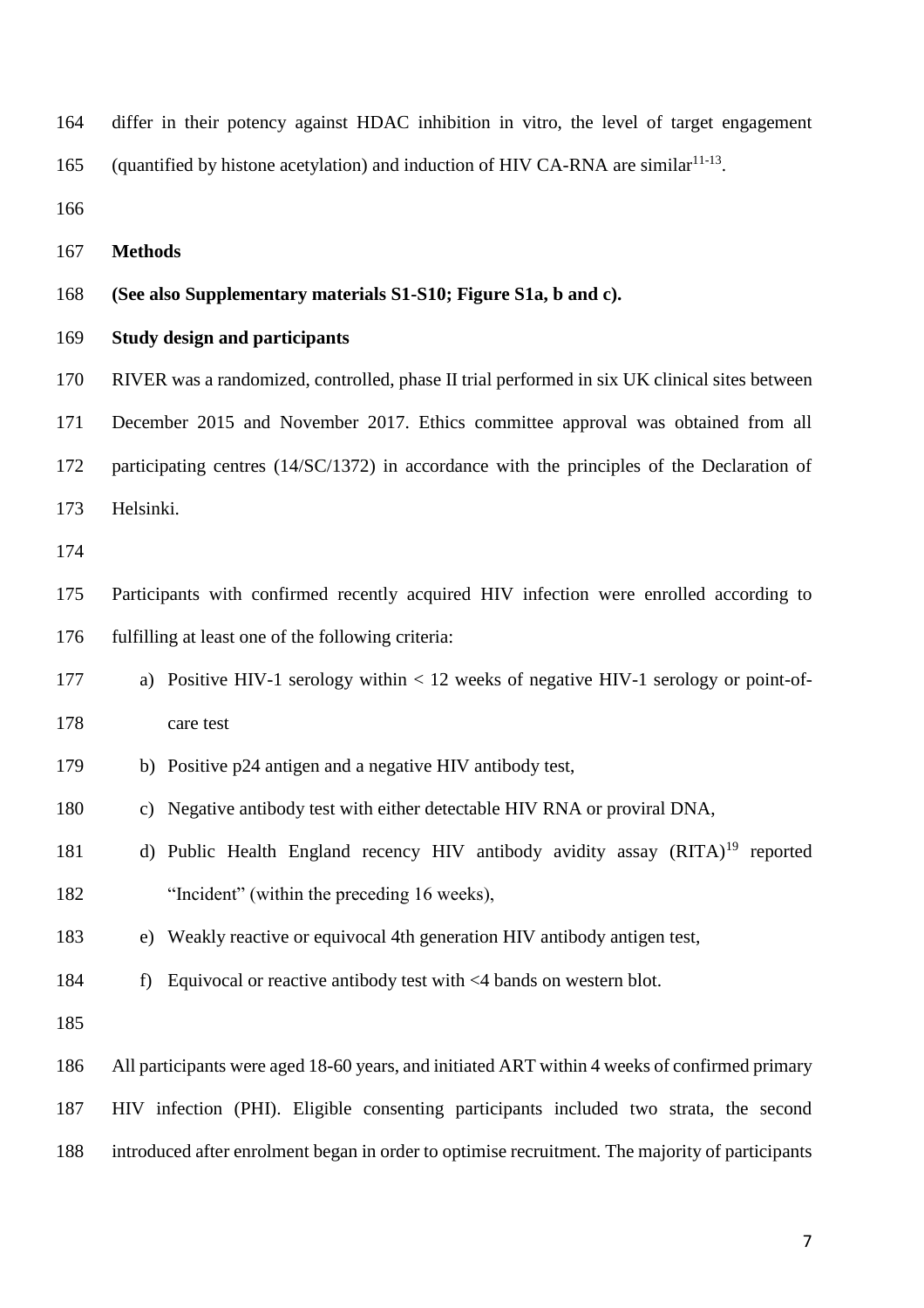(52/60) were recruited to stratum 1, where ART was initiated at enrolment and randomization occurred after 24 weeks provided HIV RNA was <50 copies/ml. The eight participants recruited via stratum 2 had been initiated on ART up to 4 weeks after a previous diagnosis of PHI defined using the same criteria as for stratum 1, and were randomized at enrolment provided they had received ART for >24 weeks but <2 years since PHI, and HIV RNA <50 copies/ml. Based on data demonstrating a biphasic decay in total HIV DNA following ART initiation (with a plateau from 6 months to approximately 2 years after acute infection<sup>20</sup>), we modelled that individuals initiating ART in PHI and remaining on suppressive therapy for up to 2 years had comparable levels of HIV reservoirs at that point to those randomized after 6 months ART. Furthermore, since the primary endpoint of the RIVER study design compares total HIV DNA between the two arms from randomization to post-randomization weeks 16 & 18, stratum 1 and 2 can be considered comparable. All inclusion/exclusion criteria are described in the Supplementary Material (S4).

#### **Randomization**

 Eligible individuals were randomly assigned 1:1 to either ART-only or ART plus vaccination with ChAdV63.HIVconsv prime and MVA.HIVconsv boost followed by vorinostat taken orally in 10 doses of 400mg every 3 days for 28 days (ART+V+V). Dosing was based on 207 optimised use of vorinostat as previously described<sup>21</sup>. The vaccine design and manufacture are 208 described elsewhere<sup>16</sup>. The randomization list was computer-generated and preprepared by the trial statistician using permuted blocks of randomly varying sizes, stratified by time since diagnosis (stratum 1 versus stratum 2). Sites faxed screening forms to the trial coordinating centre, where trial staff confirmed eligibility and did the randomisation (they could access the next number on the list, but not the whole list). Treatment allocation was open label.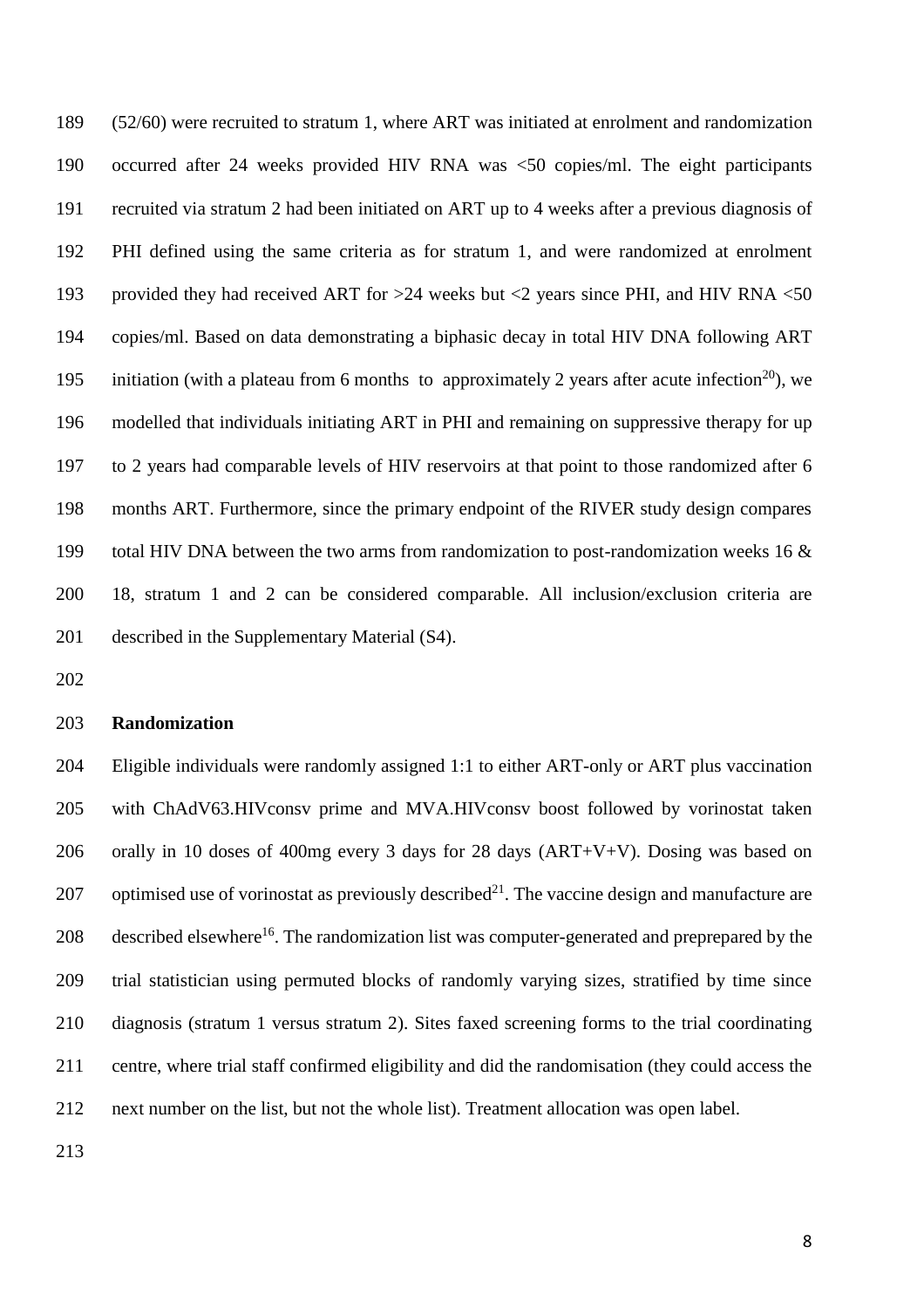## **Study procedures**

 Participants attended study centres at screening, randomization, <1 week post-randomization (PR) (ChAdV63.HIVconsv vaccine in ART+V+V arm), PR week 8 day 1 (MVA.HIVconsv 217 boost vaccine in ART+V+V), following previously described dosing intervals<sup>21</sup> PR week 8 day 3 (first dose of vorinostat in ART+V+V) and then at PR weeks 9, 10, 11, 12, 16 and 18 in accordance with previously described schedules. Visits included assessment of adverse events and blood collection (and are detailed in Table S20). In stratum 1, four additional pre-221 randomization visits were attended at enrolment, weeks 4, 12, and 22 (Figures S1a & S1b). 222 ART was chosen according to British HIV Association guidelines<sup>22</sup>. Participants were recommended to use a 3 or 4 ART drug regimen which included the integrase inhibitor,

raltegravir.

#### **Outcomes**

 **Safety outcomes** included all clinical and laboratory adverse events (AEs) of all grades using 228 the Division of AIDS toxicity grading scale<sup>23</sup>, including Serious AEs (S7a).

229 Primary outcome: total HIV DNA in CD4<sup>+</sup> T-cells isolated from peripheral blood averaged across post-randomization weeks 16 and 18. Total HIV DNA measurement was undertaken 231 according to methods previously described in CD4<sup>+</sup> T-cells isolated from cryopreserved 232 peripheral blood mononuclear cells  $(PBMC)^{7,24}$  (S7b).

**Secondary outcomes** are described in full in the Supplementary Material (S7c-l). In brief,

234 they include: **integrated HIV DNA** (S7c) measured using nested  $qPCR^{24,25}$ ; **cell-associated** 

**unspliced RNA (CA-RNA)**  $(S7d)^{26}$ **; quantitative viral outgrowth assay**  $(qVOA) (S7e)^{27}$ **,** 

## and **single copy HIV RNA assay (SCA)** (S7f). **CD4<sup>+</sup>and CD8 <sup>+</sup> HIV-specific T-cell**

237 responses: Antigen-specific phenotype and cytokine secretion profiles of CD4<sup>+</sup> and CD8<sup>+</sup> T-

cells were assessed by intracellular cytokine staining (S7g) to peptides corresponding the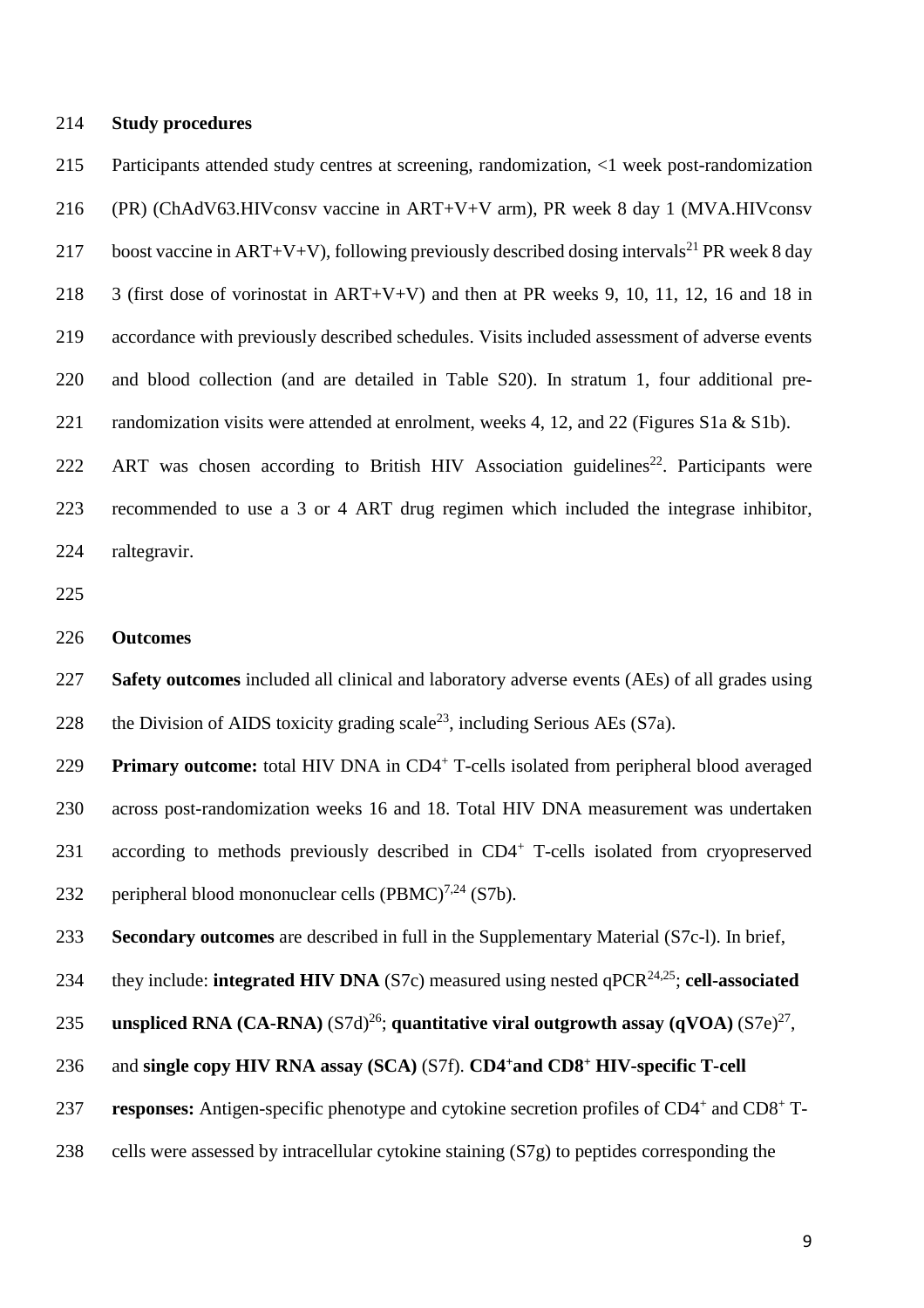239 HIVconsv vaccine insert, as described previously<sup>28</sup>; **CD8<sup>+</sup> T cell antiviral suppressive** 

240 **activity** (S7h), calculated as described previously<sup>29</sup>.

 Other exploratory post-hoc outcomes: **cell-associated HIV** *gag* **p24 protein** (**CA-p24**) (S7i) ; **cell viability (**S7j); **histone H4 acetylation** (S7k) using a H4K5/8/12/16 immunoassay with thawed PBMC derived cell lysates added to an ELISA using anti-H4 monoclonal antibody; 245 and *in vitro HDACi stimulation* (S71)<sup>30</sup>. Viability and yield exclusion criteria were established before the trial to determine which samples would be usable for the primary and secondary outcomes.

## **Statistical analysis**

 The sample size calculation was based on assumptions; a) the combination intervention conferred a 50% reduction in the primary endpoint compared with ART-alone (i.e. difference of log<sub>10</sub>), assumed to be the same in both strata; b) standard deviation is 0.4 for a single measurement in both arms; c) treatment arms are compared in terms of absolute total HIV- DNA level at PR 16&18 adjusted for baseline level; d) correlation coefficient is 0.5 between a baseline measurement and a PR 16&18 measurement, and 0.7 for measurements at PR 16&18; 256 e) two-sided  $\alpha = 0.05$  for the null hypothesis. Under these assumptions, a sample size of 52 individuals provided 94% power to detect a 50% reduction in total HIV DNA (86% power for a 45% reduction). Allowing for loss to follow-up, 60 participants were enrolled.

259 The primary endpoint was analysed on a log<sub>10</sub>-scale, comparing arms in terms of absolute total HIV-DNA levels at PR16&18 adjusted for the baseline level and by stratum using analysis of covariance. When either the PR week 16 or the PR week 18 result was missing but not both, the primary endpoint consisted of the single available result. For the primary analysis, two missing baseline total HIV DNA results were imputed using a multiple imputation method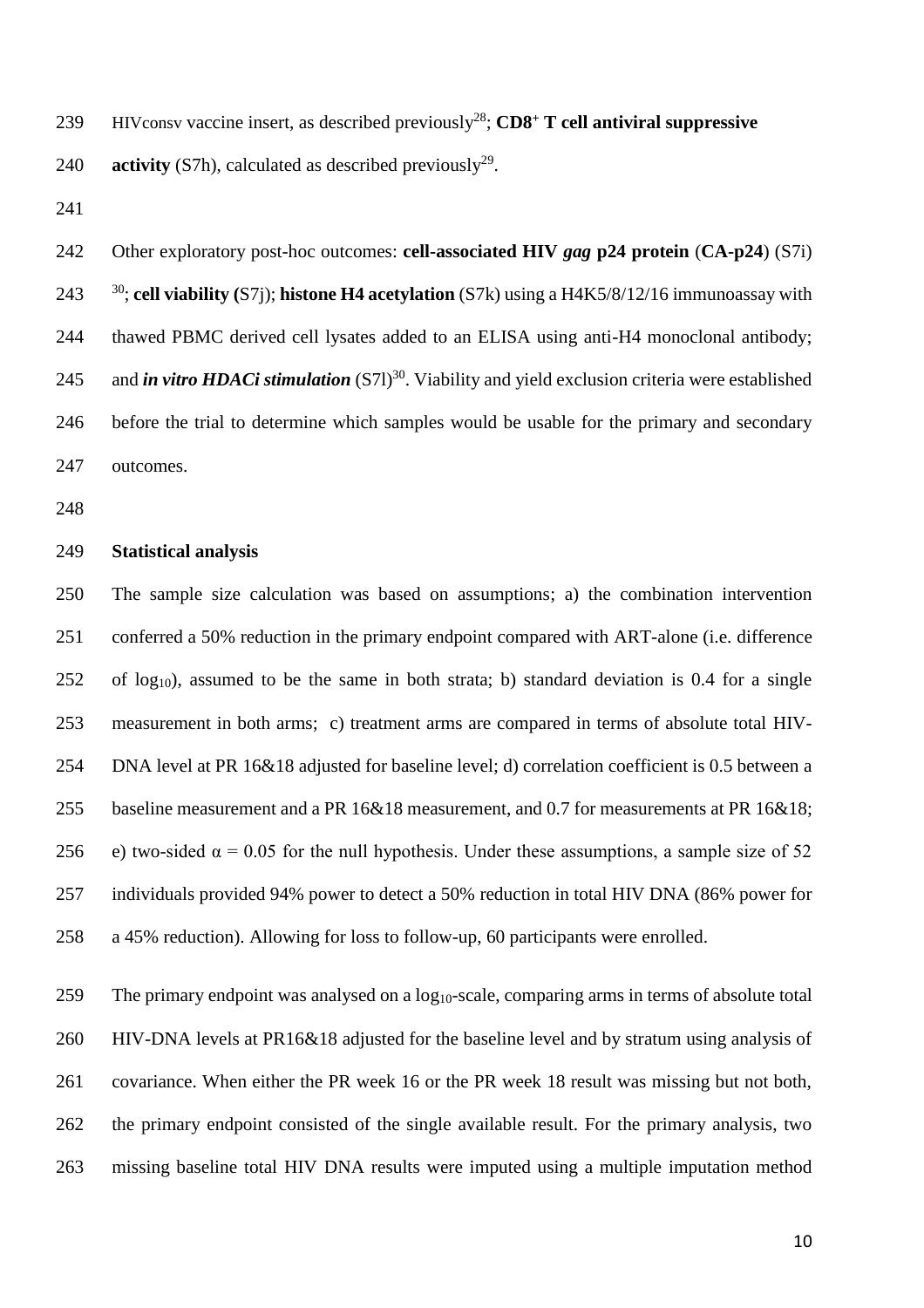based on stratum and total HIV DNA at PR16&18. The two treatment groups were compared as randomized, according to the intention-to-treat principle (ITT). Pre-specified sensitivity analyses for the primary endpoint were an analysis excluding participants with incomplete intervention (temporary/complete stop of ART, vaccination, or vorinostat), and a "complete case analysis" excluding participants with missing total HIV DNA.

 ITT analyses of secondary endpoints were performed unadjusted for multiple comparisons. 270 Binary outcomes were compared between the arms using  $\text{chi}^2/\text{exact}$  test and logistic regression. Continuous outcomes were compared using linear regression, interval regression, generalised estimating equations or rank tests and median regression. Data were analysed with Stata (StataCorp. 2017. Stata Statistical Software: Release 15. College Station, TX: StataCorp LLC).

## **Role of the funders:**

 The funder (MRC-DPFS) was not involved in the data collection, analysis interpretation nor writing of the manuscript. The Partner funders Merck contribute data on HDACi activity and p24 Simoa assay and for that aspect of the analysis they were partners. They also reviewed the manuscript, contributed to relevant text around their assay and approved submission. The funders GSK who part-owned the vaccine did not have any input into data collection, analysis or manuscript preparation or submission and are not named co-authors.

#### **Results**

## *Participants*

 82 participants were screened to randomize 60 (52 stratum 1; 8 stratum 2) (Figure 1). Median time between confirmed PHI and ART start was 2 weeks (IQR 1, 3), with no significant difference between randomization characteristics by study arm (Tables 1, and S1). PHI 288 diagnoses were by recency-testing algorithm<sup>19</sup> (RITA) in 40 (67%) participants, (Table S2). At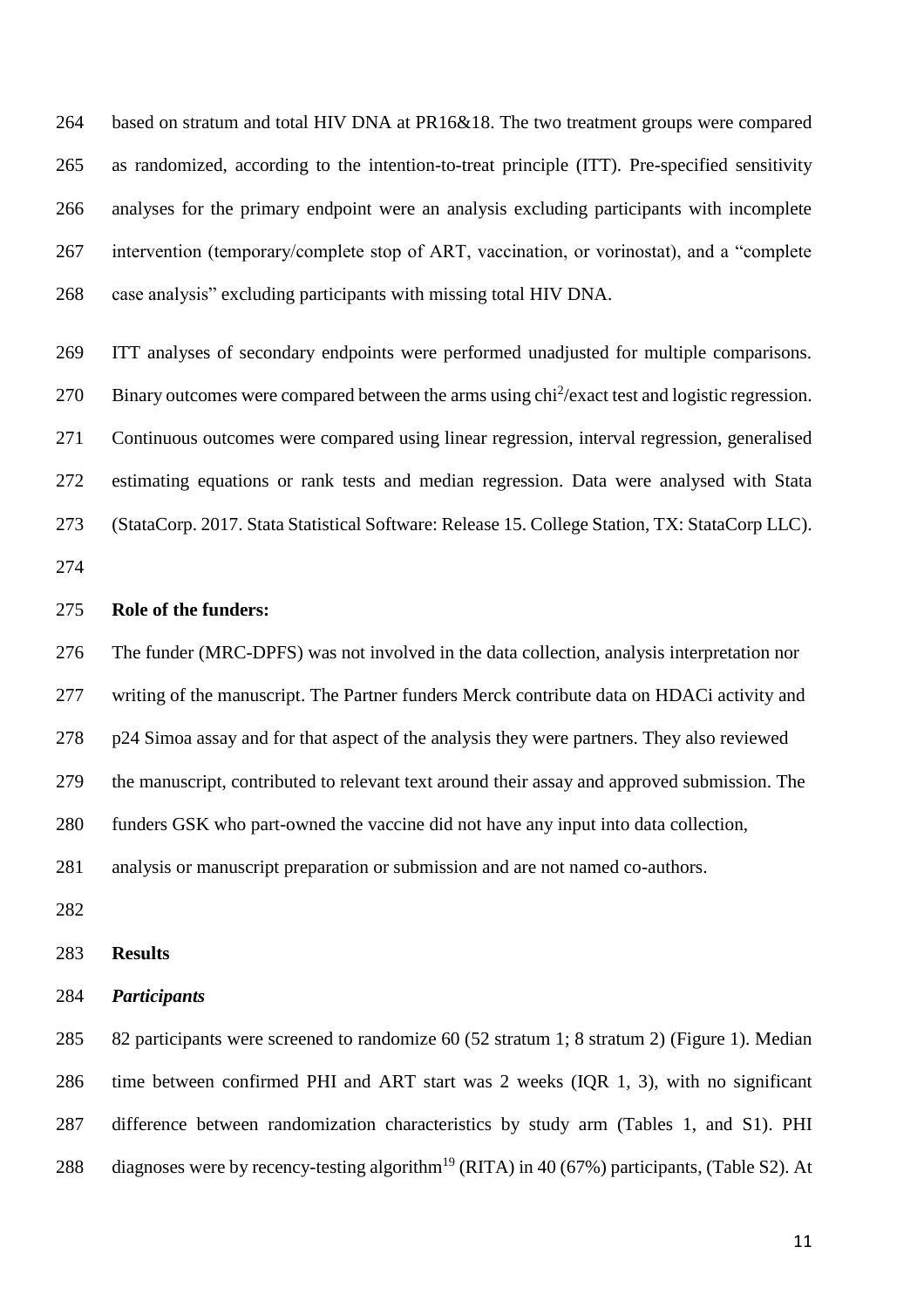- randomization HIV Viral Load (VL) was <50 copies/ml in 30 (100%) ART+V+V and 29 290 (97%) ART-only; median CD4+ T-cell count in the ART+V+V and ART-only arms was 710 291 (IQR 579, 759) and 694 (IQR 561, 844) cells/mm<sup>3</sup> respectively.
- 

#### *Follow-up*

 No participant withdrew or was lost after randomization. Overall attendance of visits was good (Table S3), with all 60 participants attending both primary endpoint visits (PR16&18). All 60 participants randomized stayed on ART throughout the trial. Integrase inhibitor containing ART was prescribed for 58 (97%). Self-reported ART non-adherence was low and similar 298 across the study arms (Figure S2). All 30 participants in the  $ART+V+V$  arm received the two vaccines as scheduled (Figure S3); 27 (90%) participants received all 10 doses of vorinostat as scheduled (Table S4).

## *Primary endpoint*

303 Mean total HIV DNA was 3.84 (SD 0.58)  $log_{10}$  copies/ $10^6$  CD4<sup>+</sup> T-cells at enrolment (stratum 1), decreasing to 3.14 (SD 0.49) at randomization (Table S5). Total HIV DNA (Table S5b) then decreased further post randomization, similarly in the two arms (Figure 2), with estimated 306 mean total HIV DNA at PR16&18 of 3.02  $log_{10}$  copies HIV DNA/10<sup>6</sup> CD4<sup>+</sup> T-cells in ART 307 only and 3.06  $log_{10}$  copies HIV DNA/10<sup>6</sup> CD4<sup>+</sup> T-cells in ART+V+V. The difference in the 308 primary endpoint  $(ART+V+V)$  minus ART only in mean  $log_{10}$  HIV DNA copies/10<sup>6</sup> CD4<sup>+</sup> T-309 cells) was 0.04 (95% CI: -0.03 to 0.11), p=0.26, i.e. approximately 9% higher in ART+V+V. There also was no evidence of a treatment difference in the study primary endpoint with sensitivity analyses excluding participants not completing all doses of vorinostat or excluding participants with missing total HIV-DNA at randomization (Table S6), and excluding stratum 2 participants.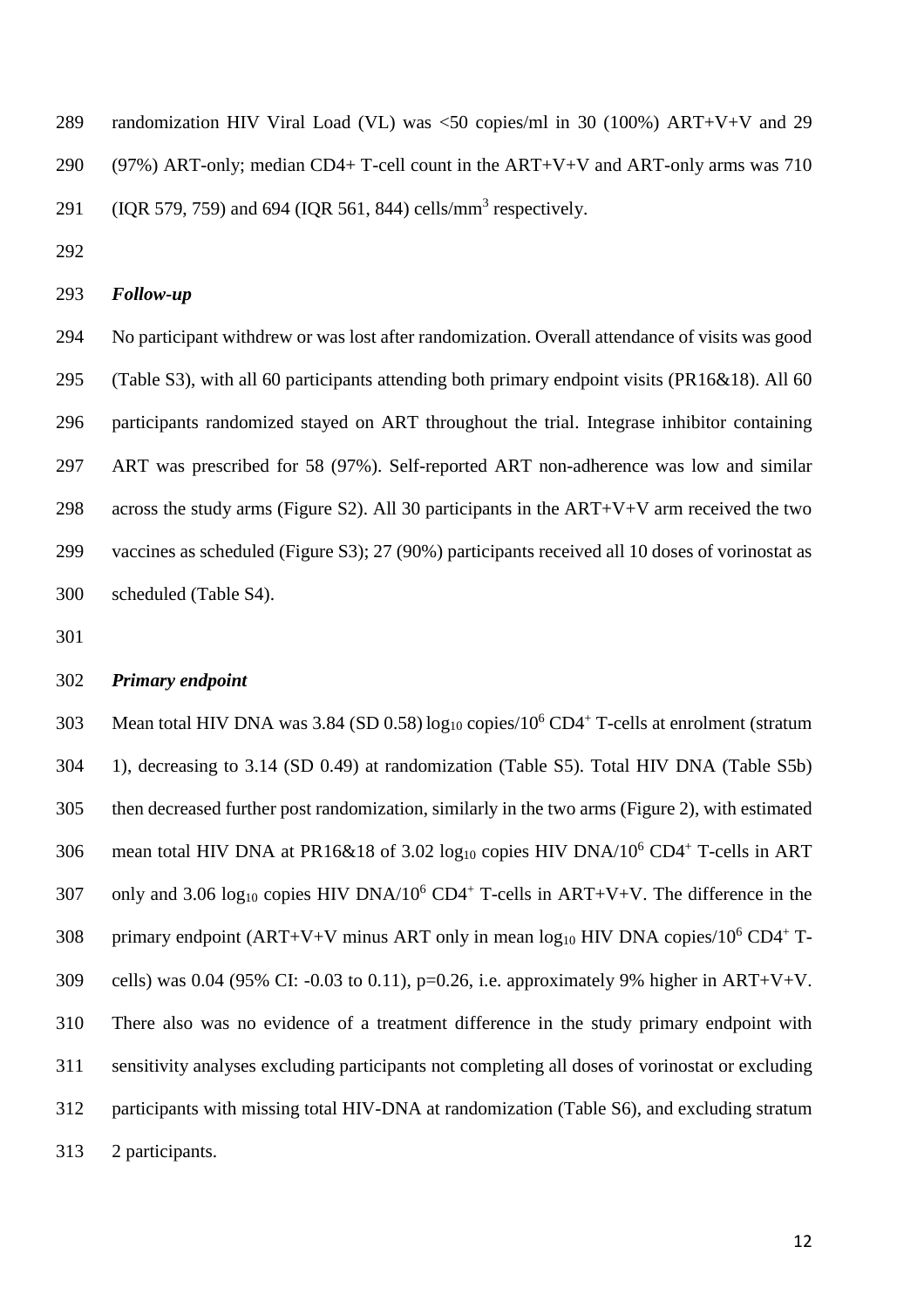#### *Other measures of the HIV reservoir*

- *Integrated HIV DNA*
- Results were available for 52 participants for both randomization and either PR16 or PR18.
- Mean integrated HIV DNA was 2.83 (SD 0.51) and 2.81 (SD 0.48) at randomization and 2.79
- 319 (SD 0.51) and 2.83 (SD 0.45)  $log_{10}$  copies/10<sup>6</sup> CD4<sup>+</sup> T-cells at PR16&18 for ART-only, and
- ART+V+V respectively (Figure 3a). There was no significant difference between integrated
- 321 HIV DNA values for the arms at PR16&18 (ART+V+V minus ART-only: 0.05 log<sub>10</sub>
- 322 copies/10<sup>6</sup> cells (95% CI -0.15 to 0.25; p=0.60)). There was a strong correlation between total
- 323 and integrated HIV DNA  $r=0.72$  ( $p<0.001$ ) (Supplementary Figure S4).
- 
- *qVOA*

 Results were available for 51 participants at randomization, of which viral outgrowth was undetectable in 20 (39%). At week 16, viral outgrowth was undetectable in 12/29 (41%) ART- only, and 6/27 (22%) in ART+V+V arm (adjusted Odds Ratio 0.41 (95% CI 0.13-1.35); p=0.14). There was no significant difference between the arms in viral outgrowth at week PR16, with an adjusted difference in median (ART+V+V minus ART-only) of 0.05 IUPM (95% CI -0.28 to 0.39; p=0.76) in participants with detectable results, and of 0.13 log<sup>10</sup> IUPM (95% CI -0.38 to 0.65; p=0.61) in participants including those with undetectable results (Figure 3b; for the raw data see Table S19).

*CA unspliced RNA* 

Results were available in 50 participants for randomization and PR16 & 18. Overall median

baseline CA-RNA was 0.10 (IQR 0.01 - 0.66) copies/ng, with no difference by arm at PR16 &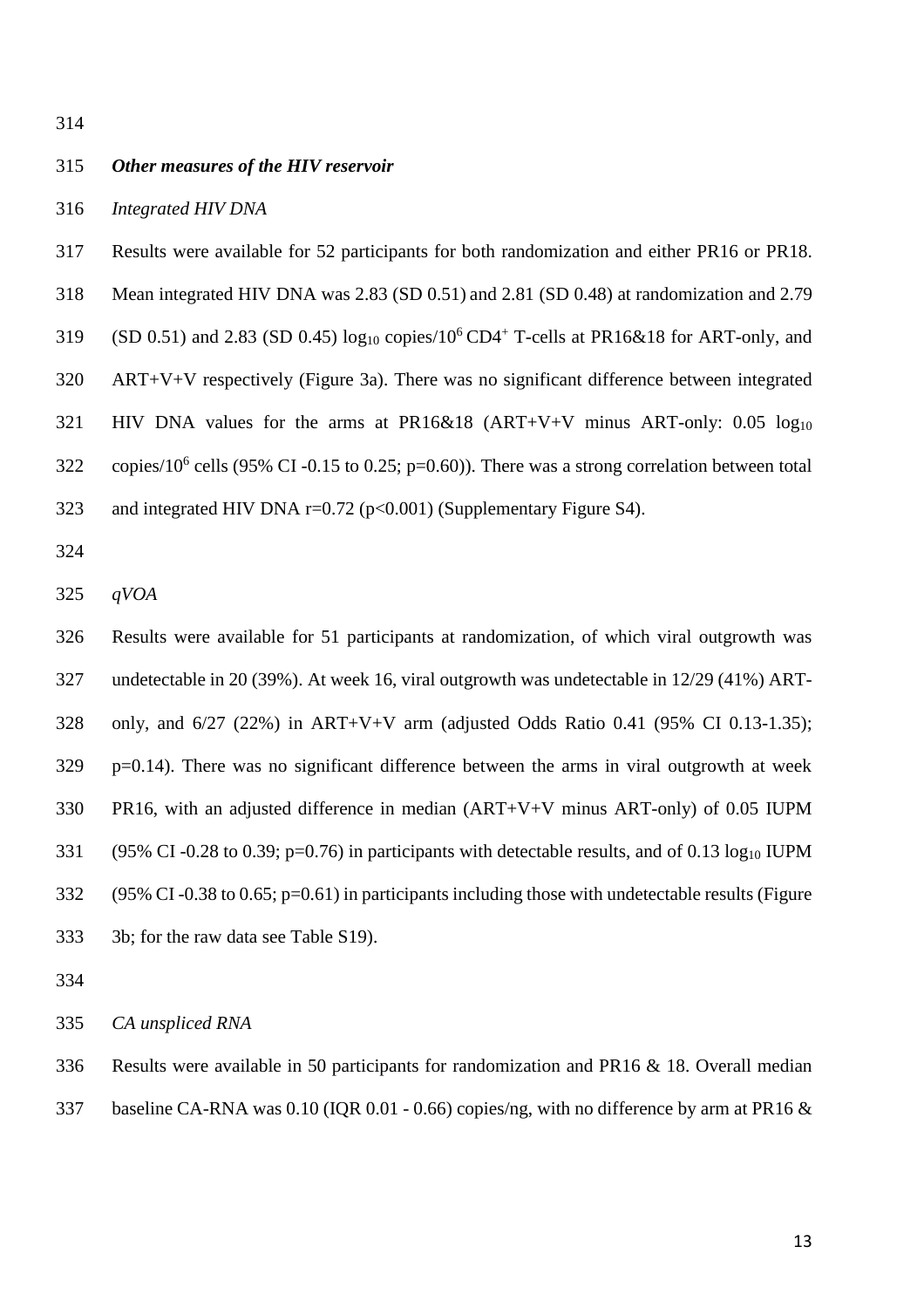- 18, with adjusted difference in median (ART+V+V minus ART-only) of 0.02 copies/ng (95% CI -0.19 to 0.24; p=0.83)(Figure 3c).
- 
- *Single Copy Assay HIV RNA*
- HIV RNA was available in 59 participants between randomization and week PR18. Median
- HIV RNA was 14 copies/ml in both arms at randomization, and between 4-9 copies/ml in ART-
- only, and between 5-7 copies/ml in ART+V+V, post-randomization visits with no difference
- between the arms (Figure 3d; Table S7).
- 

#### **Impact of Vaccination on T-cell responses and function**

*CD4<sup>+</sup> and CD8+ HIV-specific T-cell responses*

 Immunogenicity of the vaccination regimen was assessed by determining the frequency of 350 HIVconsv-specific CD4<sup>+</sup> and CD8<sup>+</sup> T cells in intracellular cytokine assays measured at randomization, PR-9 (9 weeks post randomization and 1 week after final vaccine dose) and PR-12 (12 weeks post randomization and after completion of vorinostat course). Participants 353 in the  $ART+V+V$  arm showed significantly higher percentages of HIV-specific  $CD4^+$  T-cells positive for IFN-γ, IL-2, TNF-α, and CD154 than ART-only at PR9 and PR12 (Table S8). 355 Vaccinated participants also had significantly higher proportions of CD8<sup>+</sup> T-cells positive for IFNγ and TNFα at both time-points, and for IL-2 at PR9 (Table S9). In *post-hoc* analyses of polyfunctionality, vaccinated participants showed a higher proportion of CD154<sup>+</sup> INF- $\gamma^+$ CD4<sup>+</sup> 358 cells and  $CD107a^+$  INF $\gamma$ <sup>+</sup> CD8<sup>+</sup> cells (Figures 4a&b).

- 
- *CD8<sup>+</sup> T-cell antiviral inhibitory activity*
- 361 The capacity of vaccine-induced or vaccine-boosted CD8<sup>+</sup> T cells to target HIV-infected cells
- was assessed in viral inhibition assays. Mean viral inhibition at randomization was 54% (SD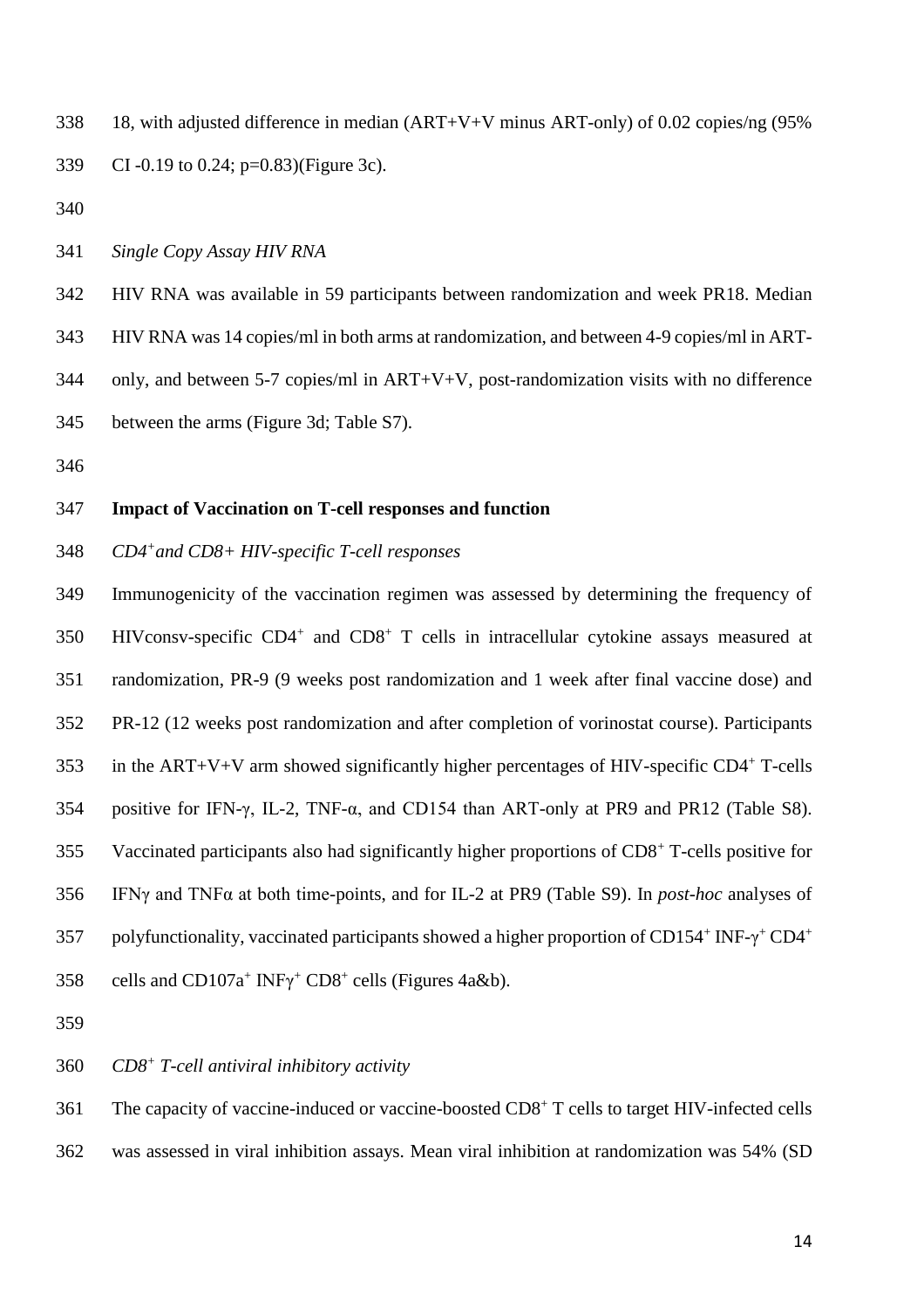40%) overall. Post randomization, it significantly decreased in the ART-only arm but did not change in the ART+V+V arm: adjusted change from randomization to PR9 was -7% and 7% 365 in ART-only and ART+V+V arm, respectively ( $p=0.10$  for difference between the arms), and

- -18% and 2% to PR12 (p=0.026) (Figure 4c).
- 
- *CD4<sup>+</sup> T-cell count and CD4/CD8 ratio*

369 Median CD4<sup>+</sup> T-cell count remained unchanged between randomization (708; IQR 568 - 788), weeks 16 (742; IQR 538 - 849) & 18 (706; IQR 562 - 880 cells/mm3), with no significant difference between study arms across any timepoint. Median CD4/CD8 ratio was 0.67 at enrolment, and increased to 1.08 at randomization. CD4/CD8 ratio increased further post-randomization without significant difference by study group (Figure 4d).

#### *Impact of vorinostat on viral transcription*

*Histone H4 Acetylation*

 Twenty-two participants in the ART+V+V arm provided a total of 41 pre/post vorinostat results. Averaged across all time-points, acetylation two hours post vorinostat increased by a factor of 3.2 (95%CI 2.4-4.2; p<0.001) compared to pre-vorinostat (Table S10, Figure S7).

*CA-RNA*

 For 17/30 participants in the ART+V+V arm with pre and 2 hours post vorinostat data, there was no significant difference between pre and post vorinostat CA-RNA levels at the three time-points tested (Table S11).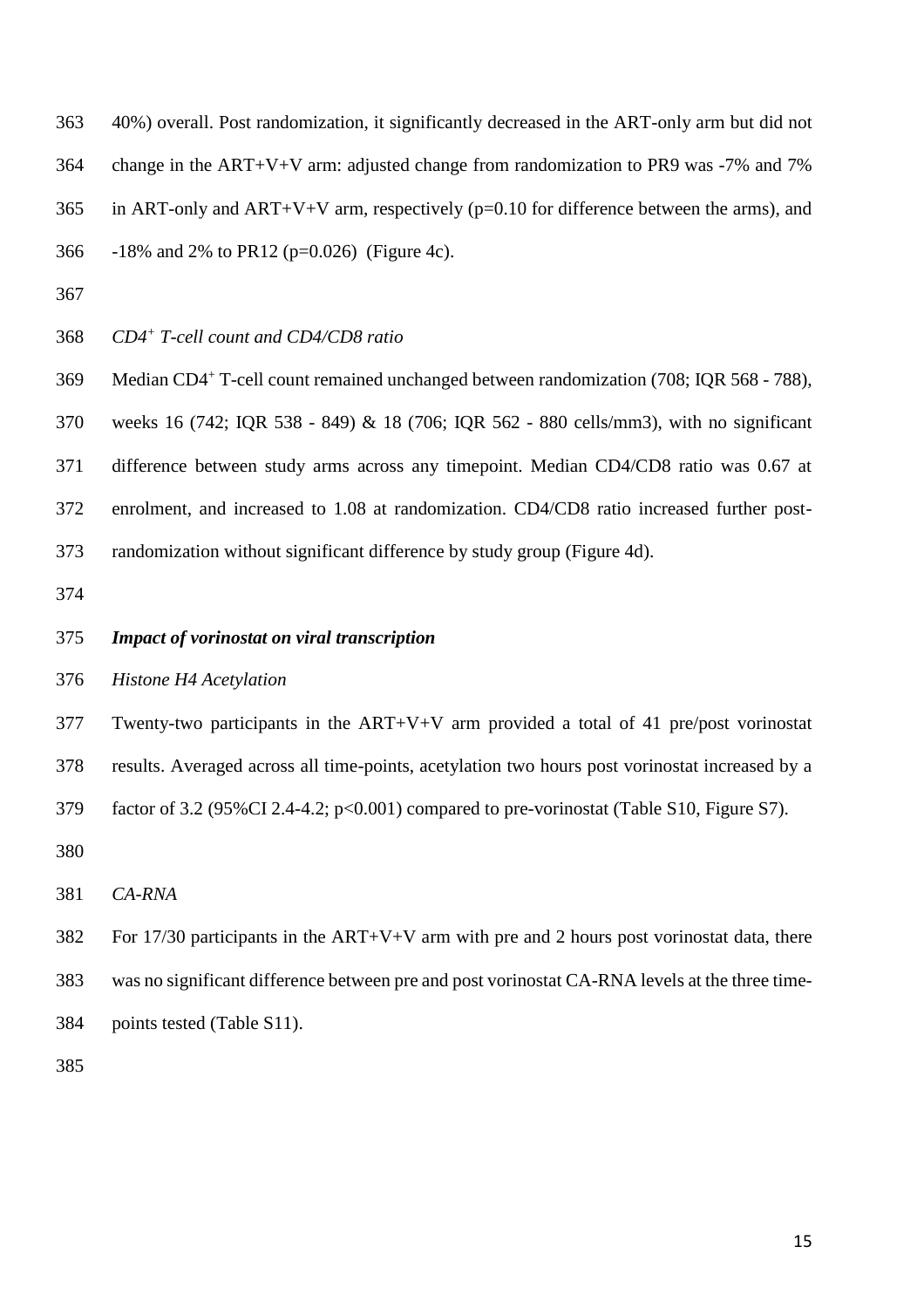*Ex-vivo* vorinostat stimulation led to a statistically significant 3.86-fold increase in mean HIV

CA-RNA compared to untreated controls. (Supplementary Figure S6; p=0.009), showing that

HIV gene transcription could be stimulated by vorinostat under optimised conditions.

#### *Cell-associated p24*

Most of the results fell in the range 0.01 to 0.02 AEB ('average amount of enzyme per

bead'), regarded as 'undetectable' (Table S12). P24 was above the limit of quantification

(>0.02 AEB) in only 4 samples overall, with no difference between the randomization

groups: 1/57 at randomization, 1/35 at PR11 (both ART only), and 1/30 in each

randomization group at PR16.

## *HIV RNA Single Copy Assay*

 For 28 participants in the ART+V+V arm, pre and 2 hours post vorinostat SCA results were available (n=22, 20, and 21 at PR visits week 8, 9, 12). At none of the 3 time-points, was there a significant difference in HIV RNA pre and post-vorinostat, and medians pre and post were 5.5 (IQR 2-20) and 4.5 (IQR 2-15) copies/mL at PR8 (p=0.67), 5.5 (IQR 1-20.5) and 7 (IQR 3.5-11) copies/mL at PR9 (p=0.76), and 5 (IQR 1-7) and 4 (IQR 2-14) copies/mL at PR12 (p=0.11), (Figure S5).

*Cell viability post vorinostat dosing viability*

Samples collected two hours post vorinostat treatment had significantly lower viability when

compared to all other samples (p<0.001, medians 65.5% vs 87%, respectively) as well as

lower % expected yields (p=0.016, medians 54% vs 64%, respectively).

*Safety*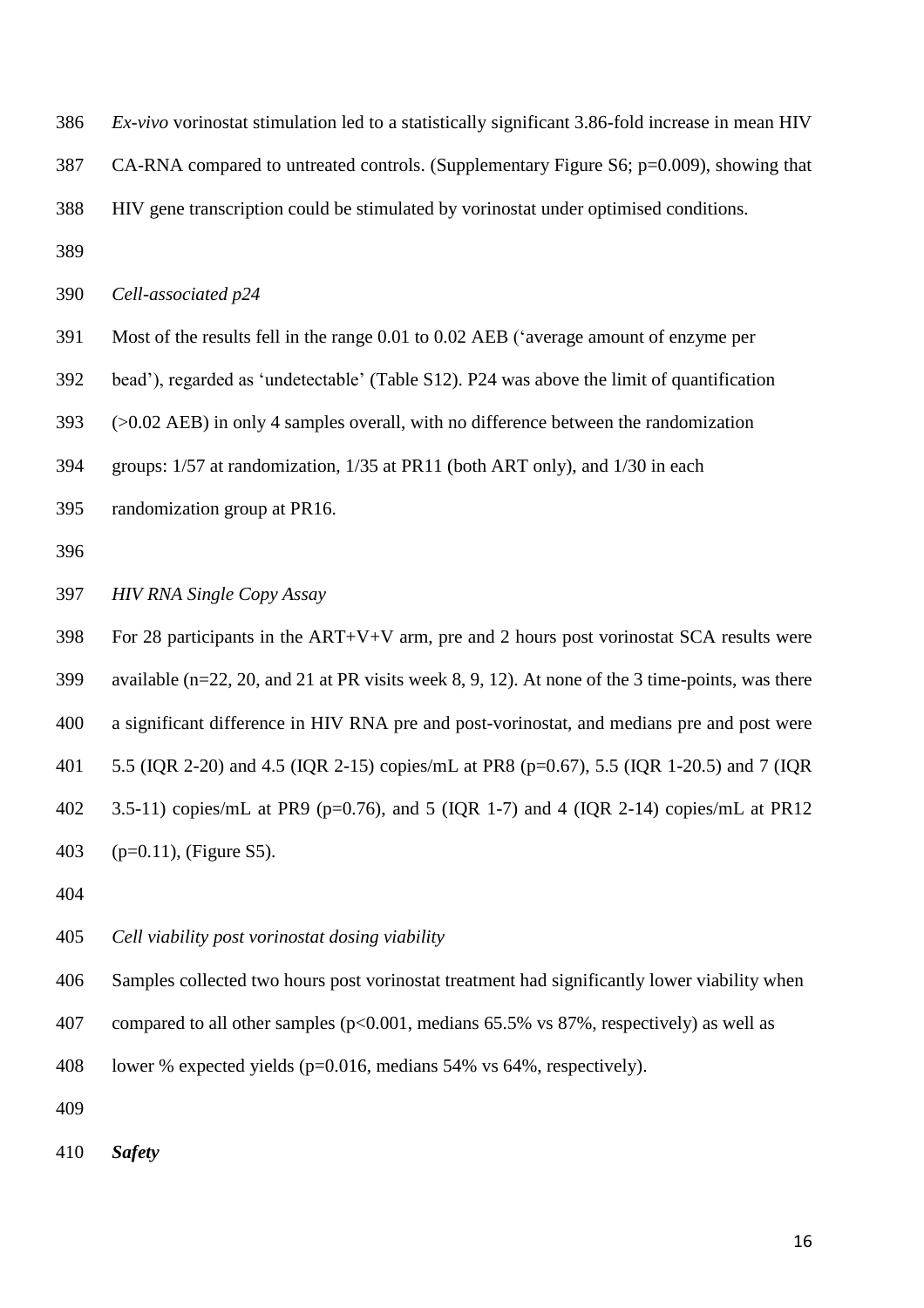There were no deaths or notable events. One SAE of vasovagal syncope likely secondary to blood draw-related venepuncture (ART+V+V arm) was reported post-randomization (Table S13). Clinical adverse events were reported for 29 (97%) participants in the ART+V+V arm and 22 (73%) in the control arm (p=0.026) (Table 2 and Tables S14-16, S22, S23). Most laboratory AE were mild-moderate and similar by arm (Table S17). There was no significant difference in QTc change from PR week 8 between the two arms (Table S18). Solicited general symptoms and injection site reactions in the ART+V+V arm are shown in Figure S8.

## **Discussion**

 The RIVER trial provides the first randomized controlled assessment of the effect of a 'kick and kill' intervention on measures of the HIV reservoir in study participants with treated recent HIV infection. Despite significantly enhanced vaccine-induced HIV-specific CD4<sup>+</sup> and CD8<sup>+</sup> T-cell responses and evidence for *in vivo* vorinostat-induced HDAC inhibition, there was no 424 difference in any measures of the HIV reservoir between the ART-only arm and the  $ART+V+V$  arm. That we were able to demonstrate evidence for an impact of both the 'kick' (increased histone acetylation following vorinostat) and 'kill' (enhanced functional T cell responses induced by vaccination) but no change in measures of the HIV reservoir raises challenging questions.

430 In the vaccine-only BCN01 study<sup>17</sup>, there was no impact on measures of the HIV reservoir despite potent HIV-specific immune responses in a similar cohort treated in primary infection, suggesting that enhancing the 'kill' alone is not adequate for HIV cure. Our use of the same vaccination approach demonstrated similarly enhanced HIV-specific T-cell immunity. In studies that have solely employed a 'kick', using HDAC inhibition, several 435 have failed to show a convincing impact on HIV reservoir size  $11-13, 31$ . However, some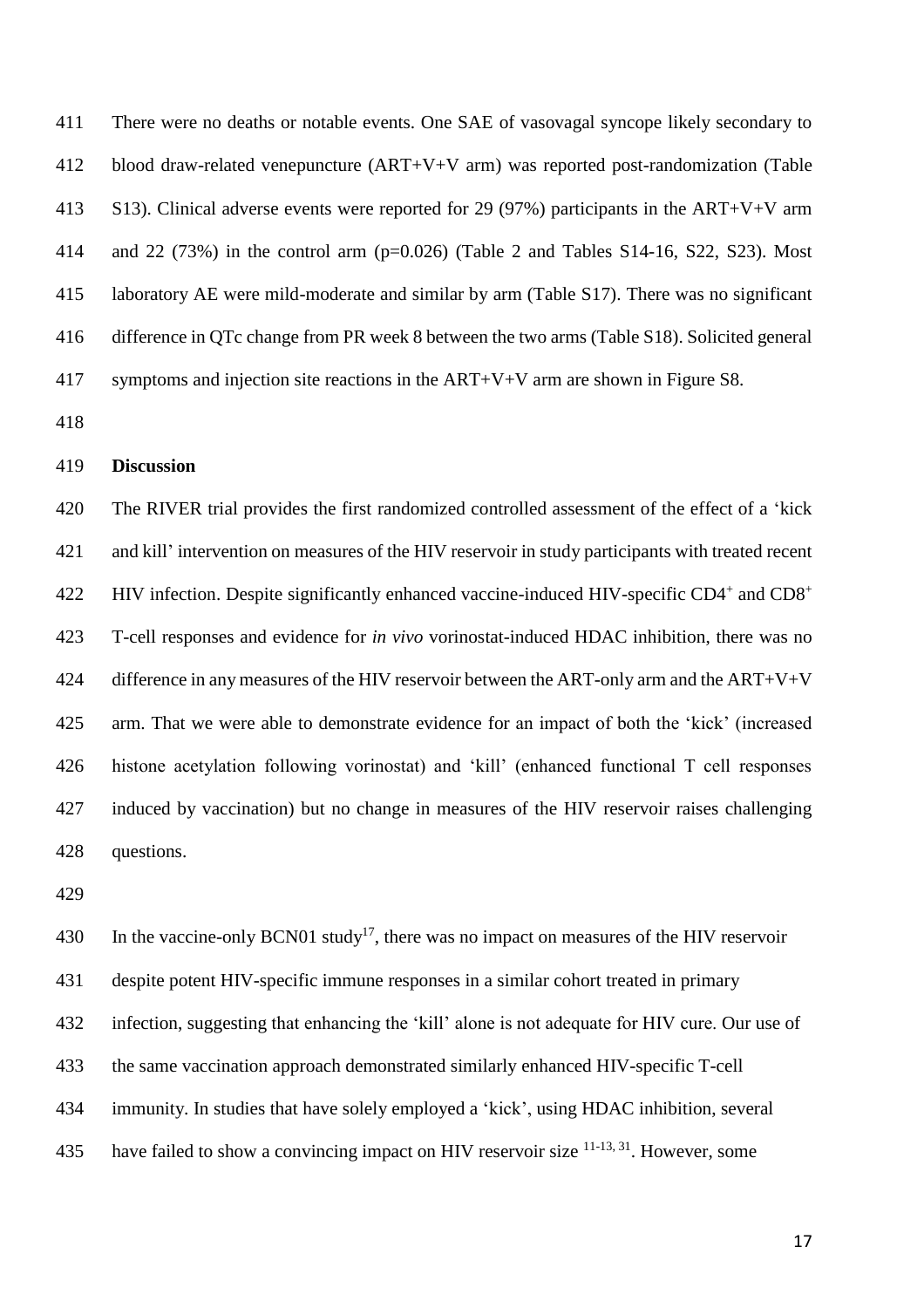436 studies demonstrated induction of viral transcription following single<sup>11,</sup> and multiple daily 437 dosing of vorinostat<sup>12,</sup> (using identical vorinostat dosing strategies to RIVER<sup>21</sup>), supporting the premise that inhibition of histone deacetylation could potentially enhance viral protein presentation to effector T cells. While the magnitude of HDAC inhibition in RIVER was in keeping with previous studies, we did not observe the same increases in viral transcription 441 reported by some groups<sup>9,11-13</sup>, although not all<sup>31</sup>. It should be noted that our choice of dosing regime for vorinostat was based on limited data, and further optimization, such as a longer treatment course might have enhanced the impact.

 Three possible explanations are considered to explain this discrepancy: 1) Differential susceptibility to HDAC inhibition. Some previous studies pre-selected participants based on susceptibility to HDAC inhibition due to concerns that sensitivity to viral reactivation varied 448 between individuals<sup>9,11,21</sup>. We chose not to do this as others had demonstrated HDACi 149 induced viral transcription in un-selected participants<sup>12,13</sup>. Of note, *ex vivo* stimulation of 450 CD4<sup>+</sup> T-cells from RIVER participants identified responsiveness to vorinostat measured by increased HIV RNA transcript production, making this explanation less likely. 2) The reservoir in primary HIV-infected participants is somehow different from those with treated chronic infection. Previous studies with HDACi have recruited participants with chronic HIV 454 infection<sup>9,11-13,21,31,32</sup>. Compared to PHI, the reservoir in chronic infection is larger, containing greater viral diversity, possible higher levels of basal transcription, more defective 456 proviral sequences, and with variable susceptibility to latency reversal<sup>33</sup>. Although it remains unproven, the heterogeneity in the character of the reservoir may have impacted susceptibility to our intervention. 3) The HDAC inhibitor vorinostat impacted cell viability. We observed a reduction in viability for samples taken two hours after vorinostat dosing, in keeping with 460 other groups<sup>34</sup>, which may have contributed to our findings. It is also possible that the 2-hour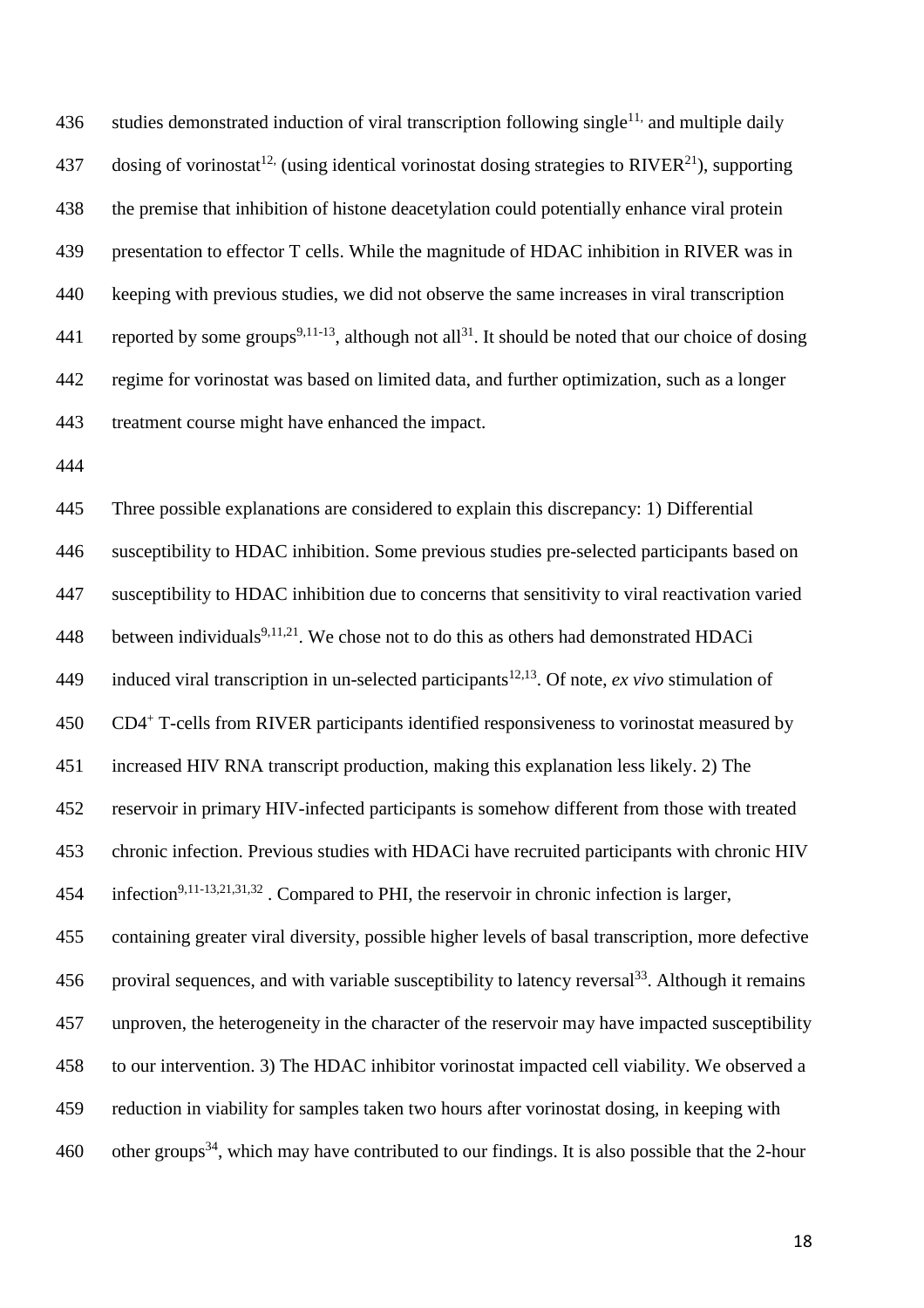| 461 | time point chosen to measure HDAC-inhibition and viral transcription (coinciding with peak |
|-----|--------------------------------------------------------------------------------------------|
| 462 | plasma drug concentration) was too soon to detect significant viral transcription and      |
| 463 | subsequent data suggest that 8 hours post-dosing might be preferable $^{12,13}$ .          |

 Of previous studies using T-cell vaccination with HDACi, the BCN 02 study which enrolled 466 participants with treated PHI is most comparable to RIVER, using identical vaccines<sup>18</sup> with 467 the HDACi, romidepsin<sup>35</sup>. The BCN 02 study investigators more recently demonstated both romidepsin-induced acetylation and viral transcription, as well as enhanced vaccine-induced 469 T-cell responses<sup>36</sup>. Subsequent ART interruption led to post-treatment sustained viral control among three out of 13 (23%) study participants, although in the absence of a control arm, one cannot comment on whether this was driven by the interventions.

473 The REDUC study<sup>32</sup> evaluated the combined effects of an HIV *Gag* peptide vaccine, recombinant human granulocyte macrophage colony-stimulating factor and romidepsin on the HIV reservoir. There was no significant impact of the intervention on measures of the reservoir in evaluable patients. There are no other completed RCT testing alternative HIV 'kick and kill' approaches.

Although the existence of an HIV reservoir has been acknowledged for over 20 years<sup>2,5</sup> there remains no consensus on how best to quantify it or determine whether it has been succesfully targeted by an intervention, and no biomarkers definitively predict viral rebound after stopping ART37,38 . Accordingly, clinical trials exploring HIV cure strategies often include a variety of 483 HIV reservoir measurements<sup>39</sup>, as we have here. Ultimately the only outcome measure of clinical value may be analytical treatment interruption (ATI). Although at the time of writing there is a growing consensus that ATIs can be conducted safely and there is some progress to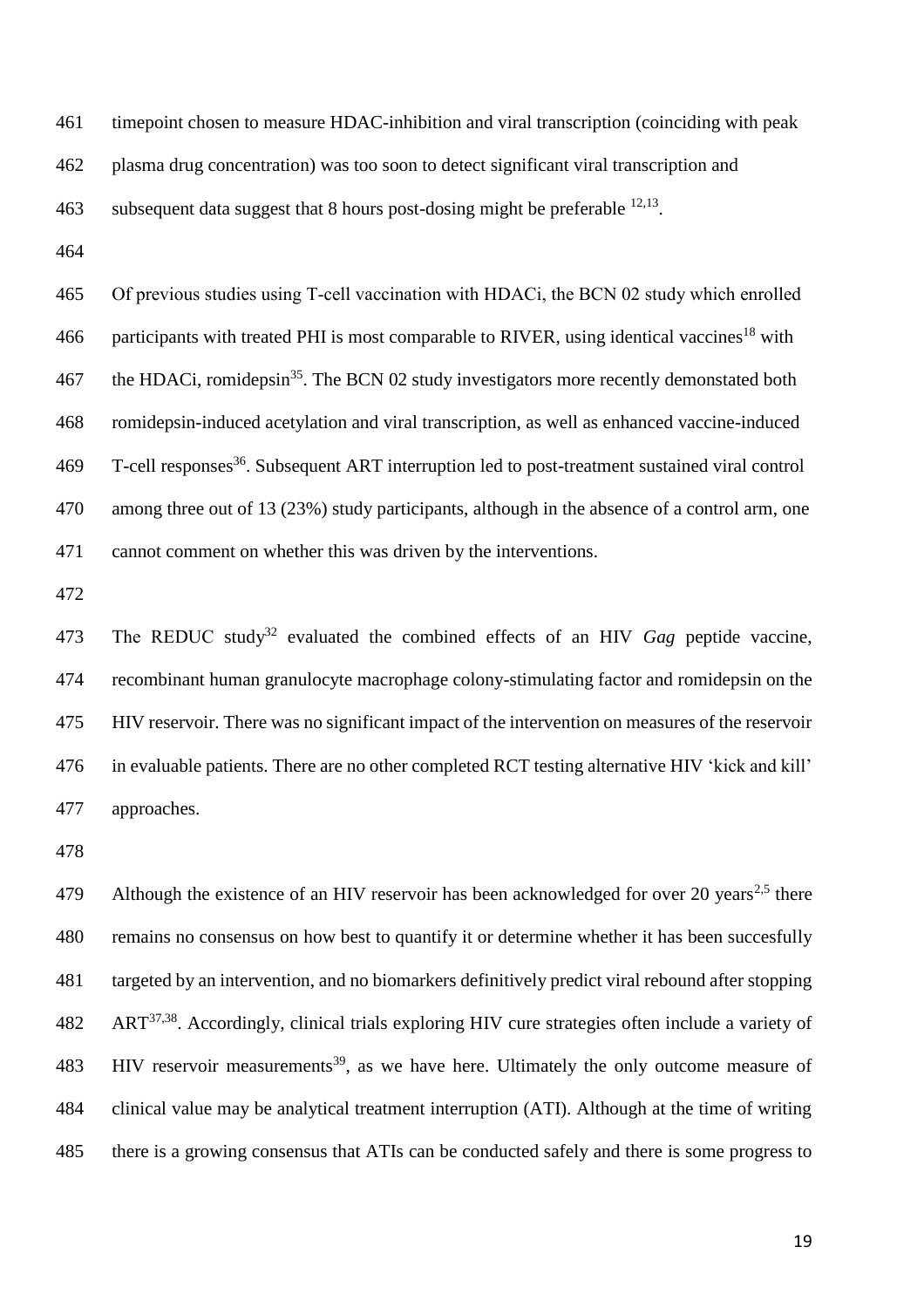486 unifying protocols to do this<sup>40</sup>, when RIVER was designed ATIs were still considered high risk due to concerns over harm associated with viral rebound, the risk of onward HIV transmission, uncertainty of individual level clinical and immunological harm and the requirement for frequent viral load monitoring.

 Accordingly, the use of HIV DNA quantitation as a primary endpoint for the RIVER trial may be criticized, with conflicting evidence on its value as a predictor of post-treatment control  $\frac{7,8,37}{ }$ . It might be argued that an ATI<sup>38</sup> would have provided an alternative more clinically relevant measure of impact of the intervention, even given the caveats above. We also felt that in the absence of any change in any parameter relating to reservoir size or activation, an ATI would have been unlikely to provide additional information. Although in hindsight this may be a weakness of the design, we maintain that an ATI is unlikely to have demonstrated a different overall result to the one we report in regards to the efficacy of this 'kick and kill' approach. More detailed analysis of "responder" and "non-responder" subgroups is planned which could inform underlying mechanisms and variability.

 The relative timing of the 'kick and kill' intervention tested in this trial may be a further explanation for lack of efficacy. The vaccine dosing schedule, comprising prime and boost separated by an 8-week interval was previously shown to be safe and immunogenic in the BNC01 study<sup>17</sup>. The subsequent timing of vorinostat, with respect to vaccination was based on 506 the estimated kinetic of CD8<sup>+</sup> T-cell responses, with the peak coinciding with vorinostat- induced viral transcription. However whether the viral antigens expressed on latently infected cells as a result of HDACi-induced viral transcription are the same as those epitopes selected by a candidate T-cell vaccine remains unknown. However, this may be over-simplifying a complex issue. Even if it is speculated that vorinostat did induce adequate protein expression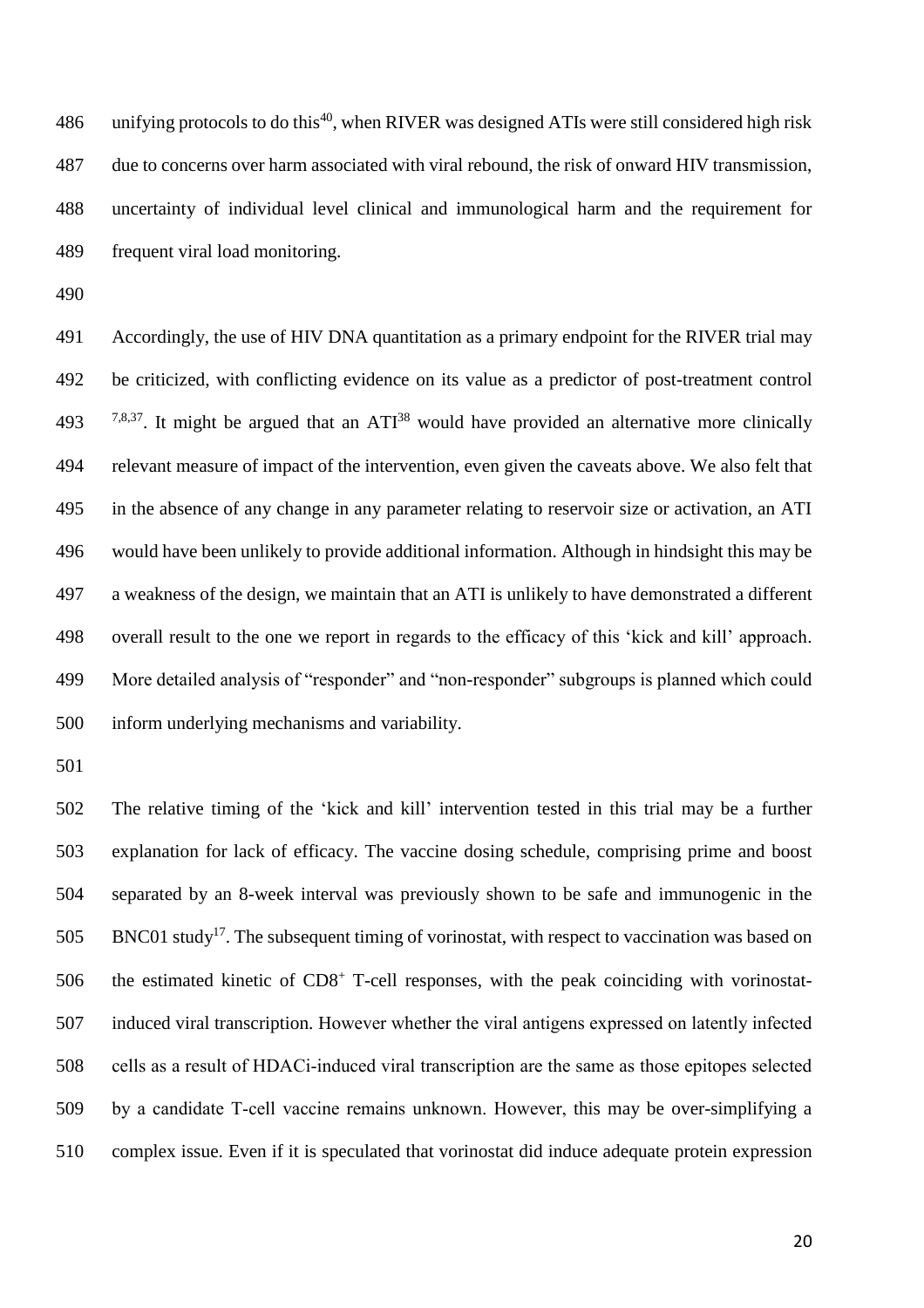511 in HIV-infected CD4<sup>+</sup> T cells, they might still not be killed by vaccine-induced CD8<sup>+</sup> T cells because of Nef-mediated HLA class I downregulation, insufficient peptide presentation, presentation of epitopes other than those recognised by vaccine-induced responses, archived 514 mutations in the epitopes targeted by  $CD8^+$  T cells, or  $CD8^+$  T cell dysfunction or exhaustion. 

 RIVER is the first randomized trial in the HIV cure field testing the 'kick and kill' approach in treated PHI. That no difference compared with ART-alone was reported raises the key question of whether the concept is fundamentally flawed or if a significant impact on the reservoir could be induced with different agents. Whilst the findings represent a set-back in some ways, RIVER helps set the standard for how future trials in this research arena might be conducted as new insights have been gained with regard to trial design, the inclusion of community representation and the need for better interventions, and the necessity for clarity regarding the most relevant measures of the reservoir, and probably an ATI. Finally, the outstanding participant and community engagement with RIVER reflects the need for, and deep involvement of, those living with HIV in clinical research aimed at ending the epidemic.

#### **Contributors**

 SF and JF were co-PIs. SF was clinical chief investigator. JF was laboratory lead. AB and WS were the trial statisticians. MP was responsible for developing the trial primary endpoint analysis. LD, JK and HY led the HIV-immunology laboratory endpoints assays. AL, AF, MW and MB were responsible for running the secondary endpoint viral outgrowth assays. SP was the trial physician at the MRC CTU and a site clinical PI. SKdL provided clinical and research oversight for all vaccination visits at the Royal Free Hospital. JFo, JT, AC, MN, MJ were clinical PIs responsible for recruitment. MK and SK were responsible for undertaking the single copy HIV RNA secondary endpoint assay. DK was the community representative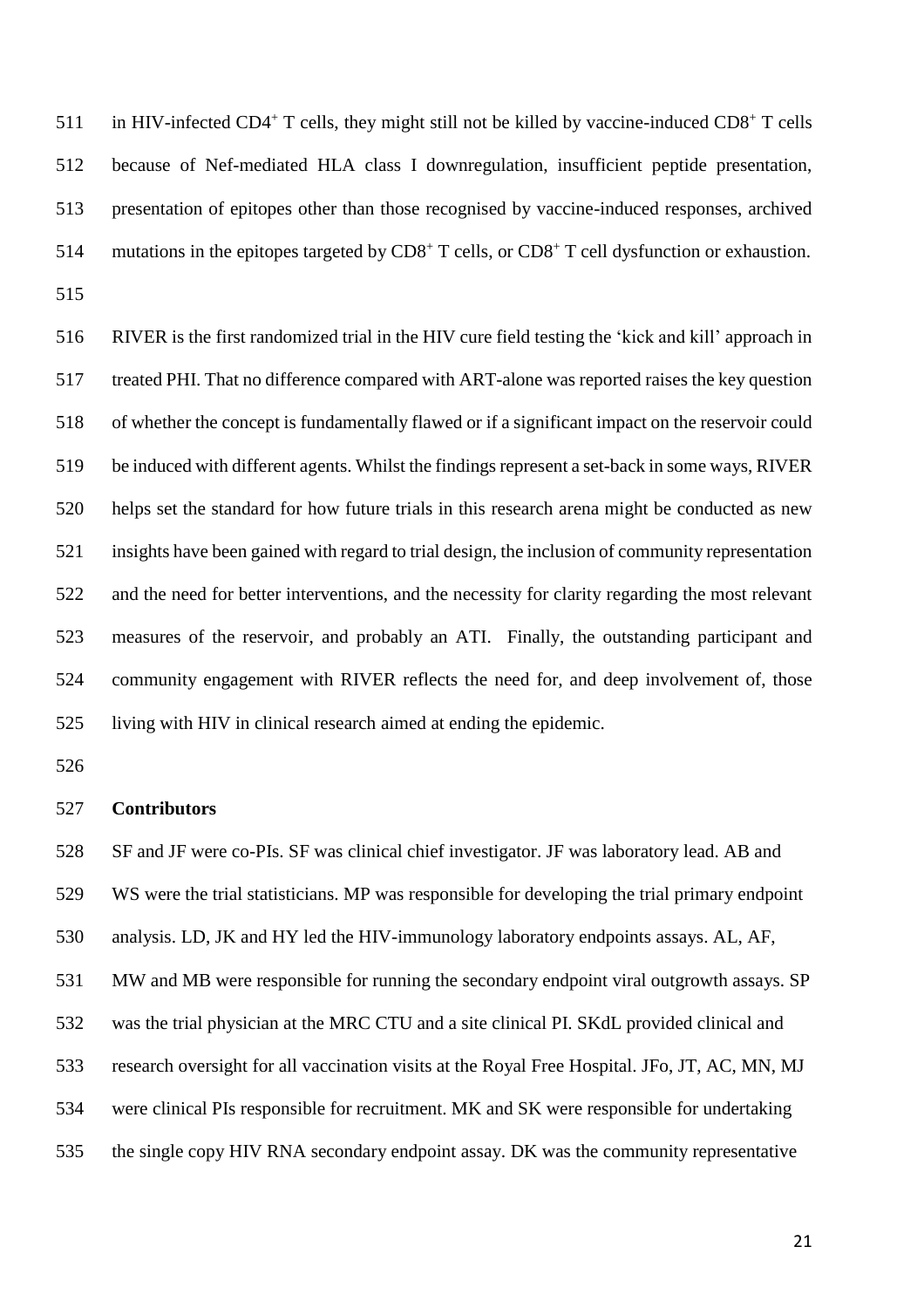| 536 | for people living with HIV. TH designed the vaccines used in the trial and provided the GMP |
|-----|---------------------------------------------------------------------------------------------|
| 537 | IMPs with related documentation, and contributed to the trial design. RB was the trial      |
| 538 | manager. BH, GX and RB from Merck provided the laboratory expertise for pharmacological     |
| 539 | guidance on HDAC. All authors contributed to the writing and review of the manuscript.      |
| 540 | The members of the RIVER trial study group are listed in the supplementary materials.       |
| 541 |                                                                                             |
| 542 | <b>Declaration of Interests</b>                                                             |
| 543 | The authors have no interests to declare                                                    |
| 544 |                                                                                             |
| 545 |                                                                                             |
| 546 |                                                                                             |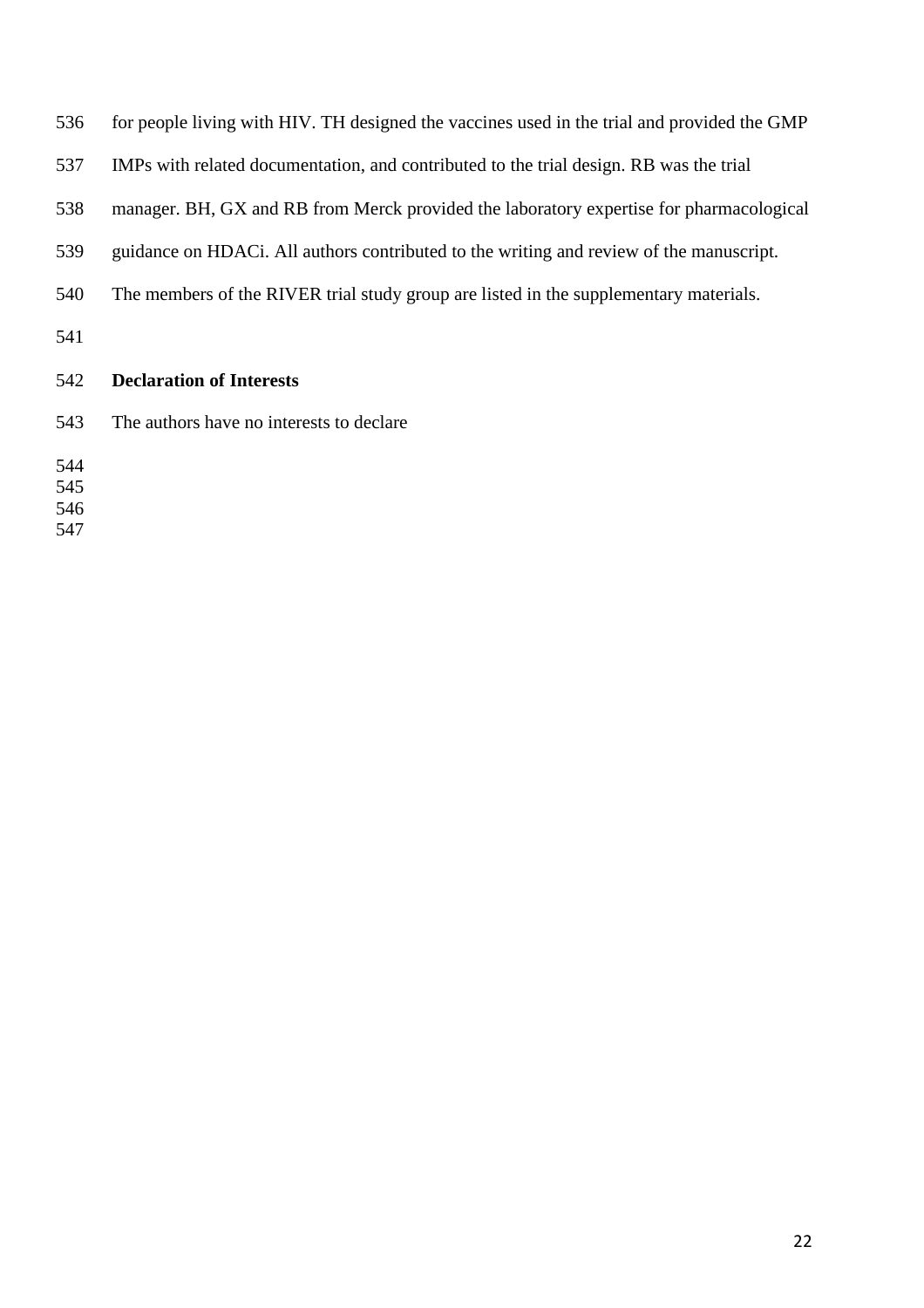# **References:**

| 550 |    | 1. May MT, Gompels M, Delpech V, et al. UK Collaborative HIV Cohort (UK CHIC)                 |
|-----|----|-----------------------------------------------------------------------------------------------|
| 551 |    | Study. Impact on life expectancy of HIV-1 positive individuals of CD4+ cell count             |
| 552 |    | and viral load response to antiretroviral therapy. AIDS. 2014 May 15;28(8):1193-202.          |
| 553 |    | 2. Chun TW, Carruth L, Finzi D, et al. Quantification of latent tissue reservoirs and total   |
| 554 |    | body viral load in HIV-1 infection. Nature. 1997 May 8;387(6629):183-8.                       |
| 555 |    | 3. Finzi, S., Blankson, J., Silicano, JD et al Latent infection of CD4+ T-cells provides a    |
| 556 |    | mechanism for lifelong persistence of HIV, even in patients on effective combination          |
| 557 |    | therapy Nature Medicine 1999, 5, 512-517                                                      |
| 558 |    | 4. Whitney, J.B., Hill, A.L., Sanisetty, S., et al Rapid seeding of the viral reservoir prior |
| 559 |    | to SIV viraemia in rhesus monkeys. Nature 2014; 512: 74-77                                    |
| 560 | 5. | Chun, T.W., Davey, R.T., Engel, D., et al, Re-emergence of HIV after stopping                 |
| 561 |    | therapy. Nature 1999, 401, 874-875                                                            |
| 562 |    | 6. Ananworanich, J., Chomont, N., Eller, L.A. et al HIV DNA set point is rapidly              |
| 563 |    | established in acute HIV infection and dramatically reduced by early ART.                     |
| 564 |    | EbioMedicine 2016 11 68-72                                                                    |
| 565 | 7. | Williams JP, Hurst J, Stöhr W, et al. HIV DNA predicts disease progression and post-          |
| 566 |    | treatment virological control. Elife. 2014 Sep 12;3:e03821                                    |
| 567 |    | 8. Li JZ, Etemad B, Ahmed H, et al. The size of the                                           |
| 568 |    | expressed HIV reservoir predicts timing of viral rebound after treatment interruption.        |
| 569 |    | AIDS. 2016 Jan 28;30(3):343-53                                                                |
| 570 |    | 9. Margolis DM, Archin NM. Proviral Latency, Persistent Human Immunodeficiency                |
| 571 |    | Virus Infection, and the Development of Latency Reversing Agents. J Infect                    |
| 572 |    | Dis. 2017 Mar 15;215(suppl 3):S111-S118.                                                      |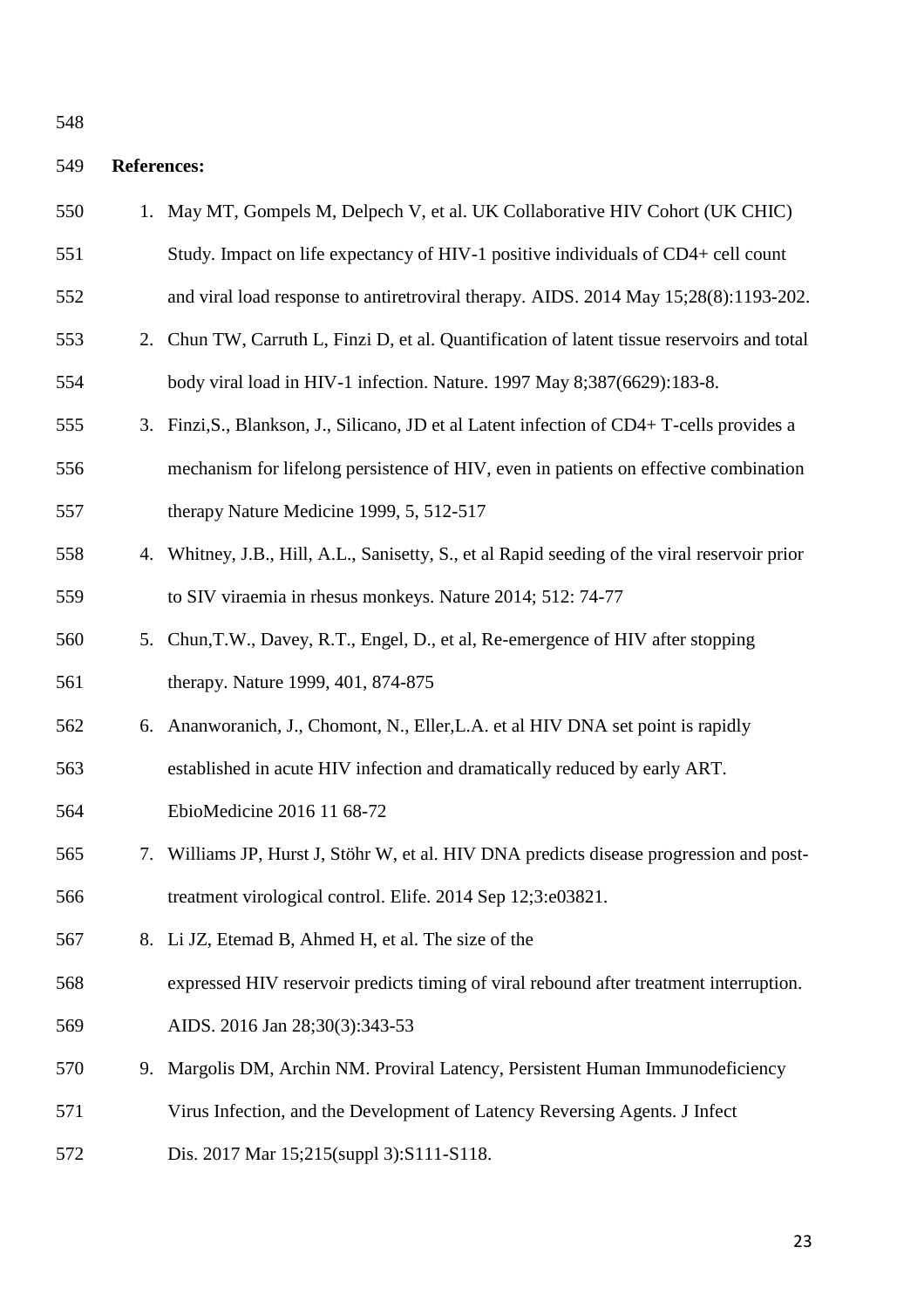| 573 | 10. Deeks SG. HIV: Shock and kill. Nature. 2012 Jul 25;487(7408):439-40.                |
|-----|-----------------------------------------------------------------------------------------|
| 574 | 11. Archin, N., Liberty, AL., Kashuba, AD., et al Administration of vorinostat disrupts |
| 575 | HIV latency in patients on antiretroviral therapy Nature 2012 487 482-485               |
| 576 | 12. Elliot, JH., Wightman, F., Solomon, A., et al Activation of HIV transcription with  |
| 577 | short course vorinostat in HIV-infected patients on suppressive antiretroviral therapy  |
| 578 | Plos Pathogens 2014 10 e1004473                                                         |
| 579 | 13. Rasmussen TA, Tolstrup M, Brinkmann CR, et al. Panobinostat, a histone deacetylase  |
| 580 | inhibitor, for latent-virus reactivation in HIV-infected patients on suppressive        |
| 581 | antiretroviral therapy: a phase 1/2, single group, clinical trial. Lancet HIV. 2014     |
| 582 | Oct;1(1):e13-21.                                                                        |
| 583 | 14. Ke R, Lewin SR, Elliott JH, Perelson AS. Modeling the Effects of Vorinostat In Vivo |
| 584 | Reveals both Transient and Delayed_HIV_Transcriptional Activation and Minimal           |
| 585 | Killing of Latently Infected Cells. PLoS Pathog. 2015 Oct 23;11(10):e1005237.           |
| 586 | 15. Vanham G Van Gulck E. Can immunotherapy be useful as a "functional cure" for        |
| 587 | infection with Human Immunodeficiency Virus-1?. Retrovirology. 2012; 9:72               |
| 588 | 16. Borthwick N, Ahmed T, Ondondo B, et al. Vaccine-elicited human T cells              |
| 589 | recognizing conserved protein regions inhibit HIV-1. Mol Ther. 2014 Feb;22(2):464-      |
| 590 | 475.                                                                                    |
| 591 | 17. Mothe, B., Manzardo, C., Sanchez-Bernabeu et al Therpaeutic vaccination refocuses   |
| 592 | T-cell responses towards conserved regions of HIV-1 in early treated individuals        |
| 593 | (BCN01 study). EClinicalMedicine 11 May 2019 65-80                                      |
| 594 | 18. Mothe, B., Manzardo, C., Sanchez-Bernabeu et al Viral control induced by HIVConsv   |
| 595 | vaccines and romidepsin in early treated individuals Conference on retrovirsuses and    |
| 596 | opportunitistic infections (CROI) 2017 abstract 119LB February 13-16 <sup>th</sup>      |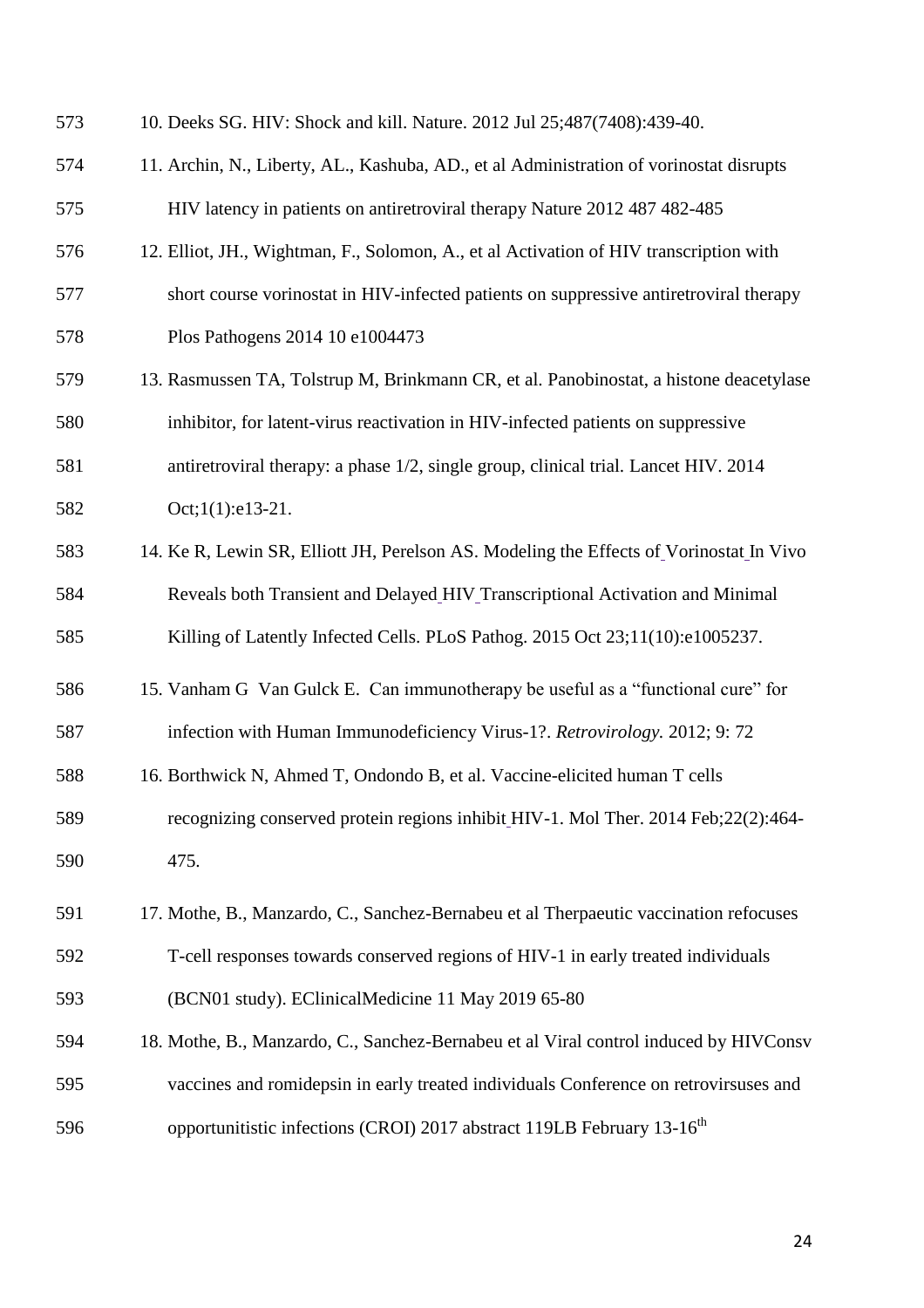| 597 | 19. Grebe E, Welte A, Hall J, et al. Infection Staging and Incidence Surveillance        |
|-----|------------------------------------------------------------------------------------------|
| 598 | Applications of High Dynamic Range Diagnostic Immuno-Assay Platforms. J Acquir           |
| 599 | Immune Defic Syndr. 2017 Dec 15;76(5):547-555                                            |
| 600 | 20. Ngo-Giang-Huong N, Deveau C, Da S, I, et al. Proviral HIV-1 DNA in subjects          |
| 601 | followed since primary HIV-1 infection who suppress plasma viral load after one year     |
| 602 | of highly active antiretroviral therapy. AIDS 2001;15:665-73.                            |
| 603 | 21. Archin NM, Kirchherr JL, Sung JA, et al. Interval dosing with the HDAC               |
| 604 | inhibitor vorinostat effectively reverses HIV latency. J Clin Invest. 2017 Aug           |
| 605 | 1;127(8):3126-3135.                                                                      |
| 606 | 22. BHIVA ART guidelines https://www.bhiva.org/file/RVYKzFwyxpgil/treatment-             |
| 607 | guidelines-2016-interim-update.pdf accessed on 5.1.2019                                  |
| 608 | 23. https://rsc.niaid.nih.gov/clinical-research-sites/daids-adverse-event-grading-tables |
| 609 | accessed 3.3.2019                                                                        |
| 610 | 24. Jones M, Williams J, Gärtner K, Phillips R, Hurst J, Frater J. Low copy target       |
| 611 | detection by Droplet Digital PCR through application of a novel open access              |
| 612 | bioinformatic pipeline, 'definetherain'. J Virol Methods. 2014 Jun;202:46-53.            |
| 613 | 25. Mexas AM, Graf EH, Pace MJ, et al. Concurrent measures of total                      |
| 614 | and integrated HIV DNA monitor reservoirs and ongoing replication in eradication         |
| 615 | trials. AIDS. 2012 Nov 28;26(18):2295-306.                                               |
| 616 | 26. Kiselinova M, Pasternak AO, De Spiegelaere W, Vogelaers D, Berkhout B,               |
| 617 | Vandekerckhove L. Comparison of droplet digital PCR and seminested real-time PCR         |
| 618 | for quantification of cell-associated HIV-1 RNA. PLoS One. 2014 Jan                      |
| 619 | 21;9(1):e85999.                                                                          |
|     |                                                                                          |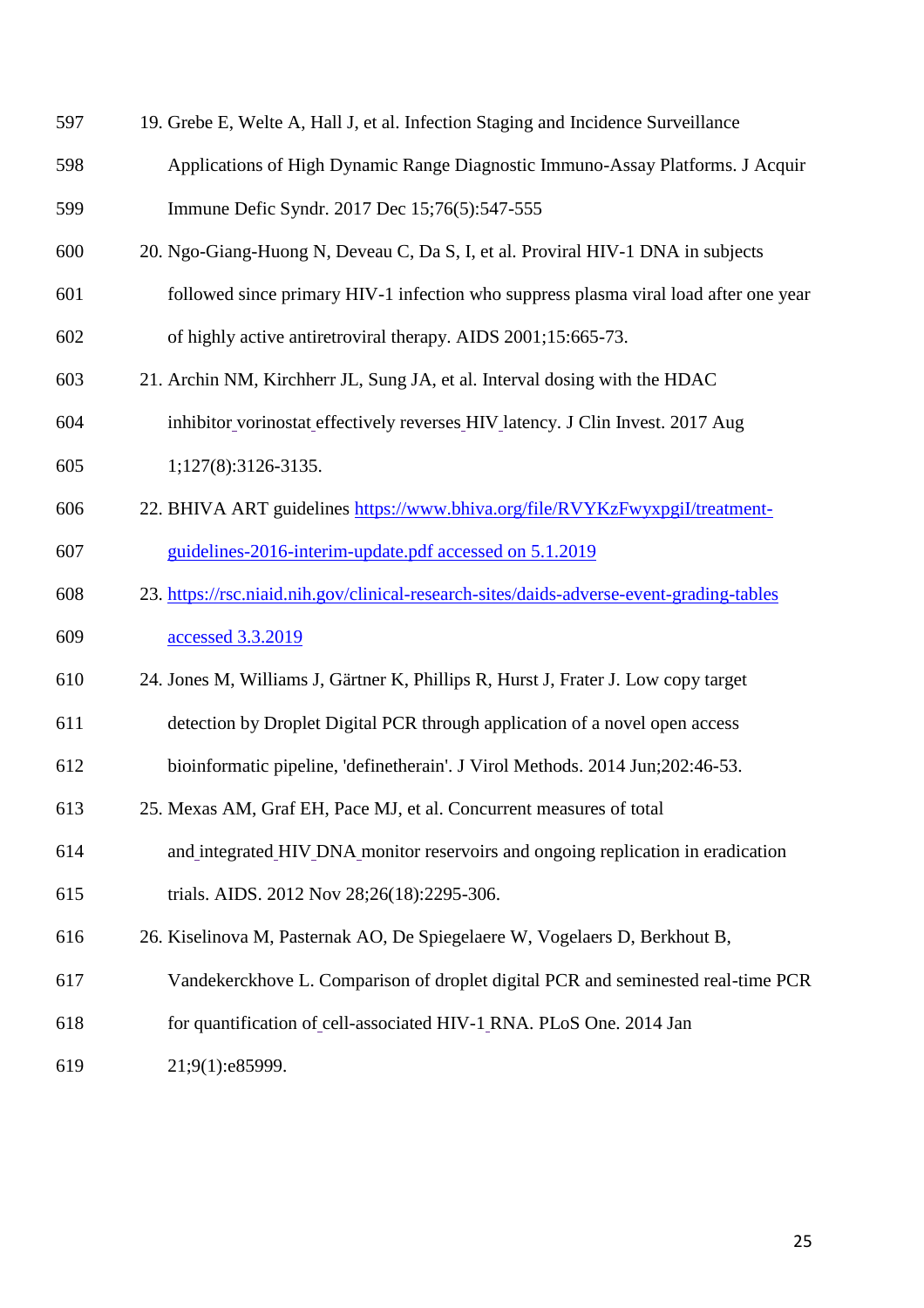- 27. Fun A, Mok HP, Wills MR, Lever AM. A highly reproducible quantitative viral
- outgrowth assay for the measurement of the replication-competent latent HIV-1 reservoir. Sci Rep. 2017 Feb 24;7:43231.
- 28. Hartnell F, Brown A, Capone S, et al. A Novel Vaccine Strategy Employing
- Serologically Different Chimpanzee Adenoviral Vectors for the Prevention of HIV-1
- and HCV Coinfection. Front Immunol. 2019 Jan 18;9:3175.
- 29. Denny TN, Birks J, McMichael A, Dorrell L. Antiviral inhibitory capacity of CD8+ T cells predicts the rate of CD4+ T-cell decline in HIV-1 infection. J Infect
- Dis. 2012 Aug 15;206(4):552-61.
- 30. Wu, G, Swanson, M Talla, A, et al. HDAC inhibition induces HIV-1 protein and
- enables immune-based clearance following latency reversal. *JCI*
- *Insight.* 2017;2(16):e92901
- 31. D. McMahon, J, L. Zheng, J. Cyktor, et al. Multidose IV romidepsin: no increased
- HIV-1 expression in persons on ART: ACTGA5315. Conference for Retroviruses
- 634 and Opportunitsti infections CROI Seattle 3<sup>rd</sup>-6<sup>th</sup> March 2019 Abstract 26
- 32. Leth S, Schleimann MH, Nissen SK, et al. Combined effect of Vacc-4x, recombinant
- human granulocyte macrophage colony-stimulating factor vaccination, and
- romidepsin on the HIV-1 reservoir (REDUC): a single-arm, phase 1B/2A trial.
- Lancet HIV. 2016 Oct;3(10):e463-72.
- 33. Darcis G, Bouchat S, Kula A, Van Driessche B, Delacourt N, Vanhulle C, Avettand-
- Fenoel V, De Wit S, Rohr O, Rouzioux C, Van Lint C. Reactivation capacity by
- latency-reversing agents ex vivo correlates with the size of the HIV-1 reservoir.
- AIDS. 2017 Jan 14;31(2):181-189.
- 34. Clutton G, Xu Y, Baldoni PL, et al. The differential short- and long-term effects
- of HIV latency-reversing agents on T cell function. Sci Rep. 2016 Aug 2;6:30749